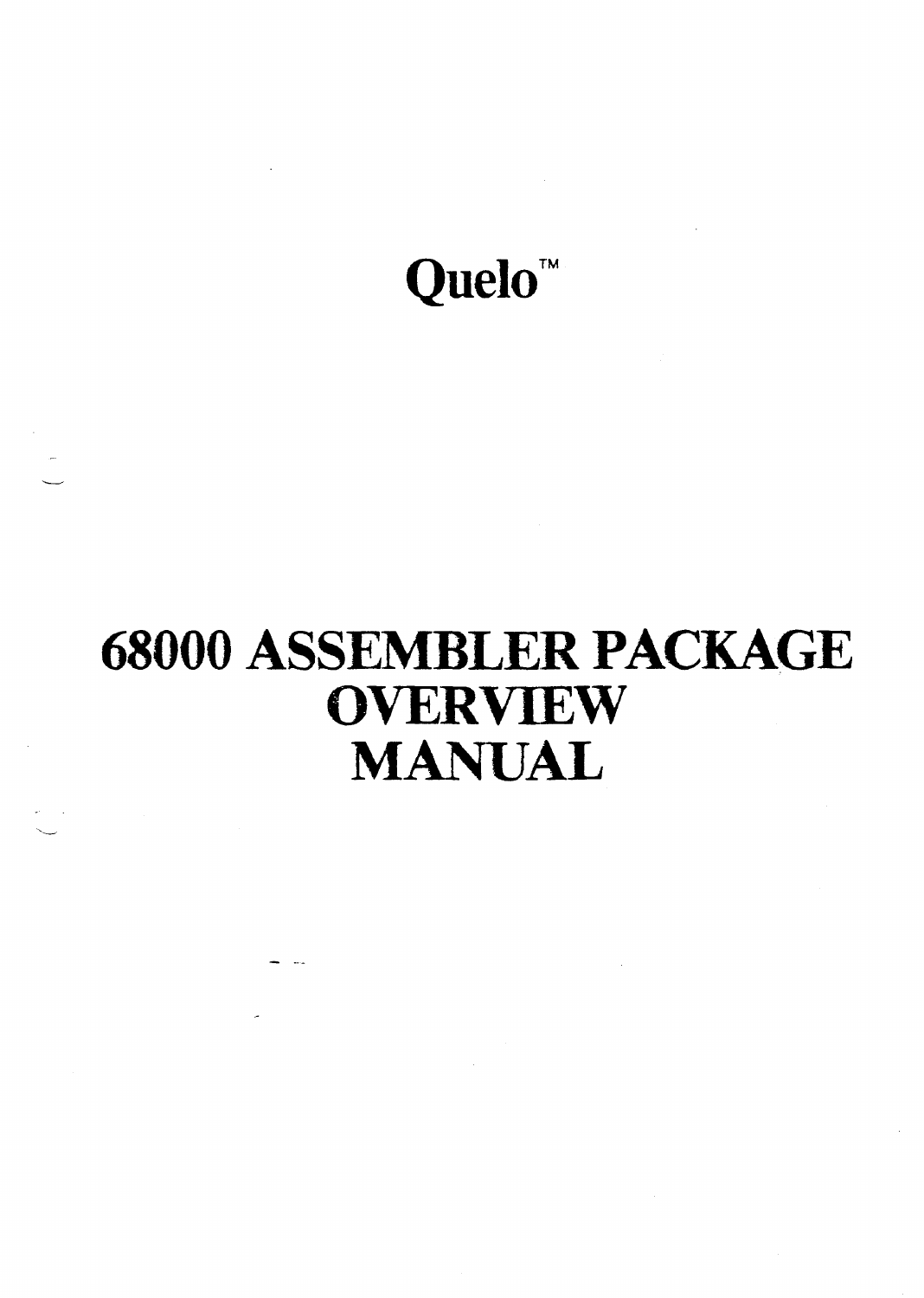# **Copyright**

Copyright ©1984 by Quelo, Seattle, WA. All rights reserved. No part of this publication may be reproduced, transmitted, transcribed, stored in a retrieval system, or translated into any language or computer language, in any form or by any means, electronic, mechanical. magnetic, optical. chemical, manual or otherwise. without the prior written permission of Quelo.

#### **Disclaimer**

Quelo makes no representations or warranties with respect to the contents hereof and specifically disclaims any implied warranties of merchantability or fitness for any particular purpose. Further, Quelo reserves the right to revise this publication and to make changes from time to time in the content hereof without obligation of Quelo to notify any person of such revision or changes.

#### **Trademarks**

CP/M is a registered trademark of Digital Research. PC-DOS is a registered trademark of IBM.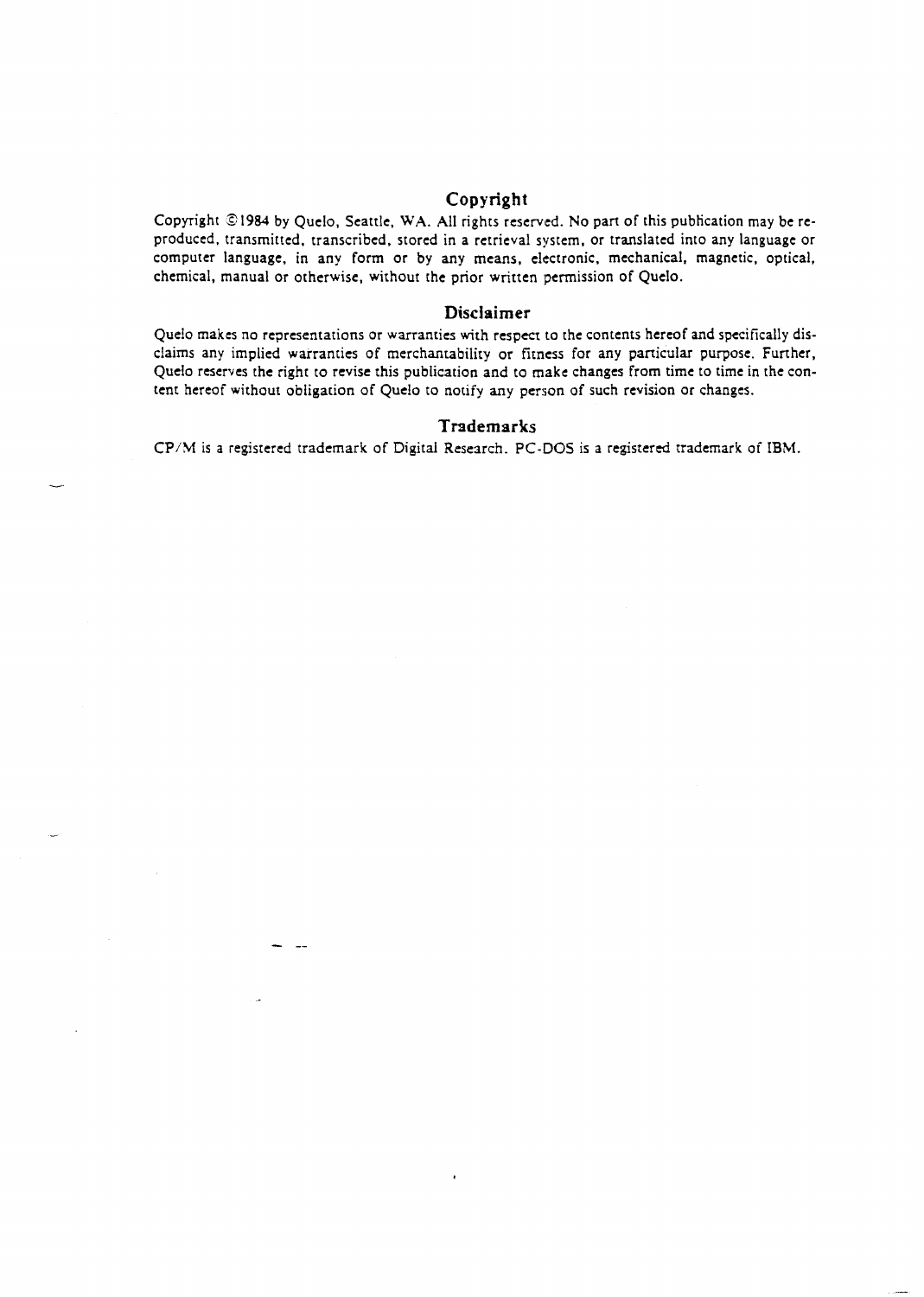Table of Contents

#### 68K

# **TABLE OF CONTENTS**

# **68000 Assembler Package Overview Manual**

#### Contents.

Section 1. User License, Warranty and Support. Section 2. Package Contents. Section 3. Program Invocation Command Lines. Section 4. Listing Date-Time Stamping. Section 5. Flow Diagrams.

Appendix A. CP/M-68K Executable File Generation. Appendix E. Error Messages Common To All Programs.

# Section 1. User License, Warranty and Support.

| Section 2. Package Contents.<br>and the company of the |  |
|--------------------------------------------------------|--|
|                                                        |  |
| Section 3. Program Invocation Command Lines.           |  |
|                                                        |  |
|                                                        |  |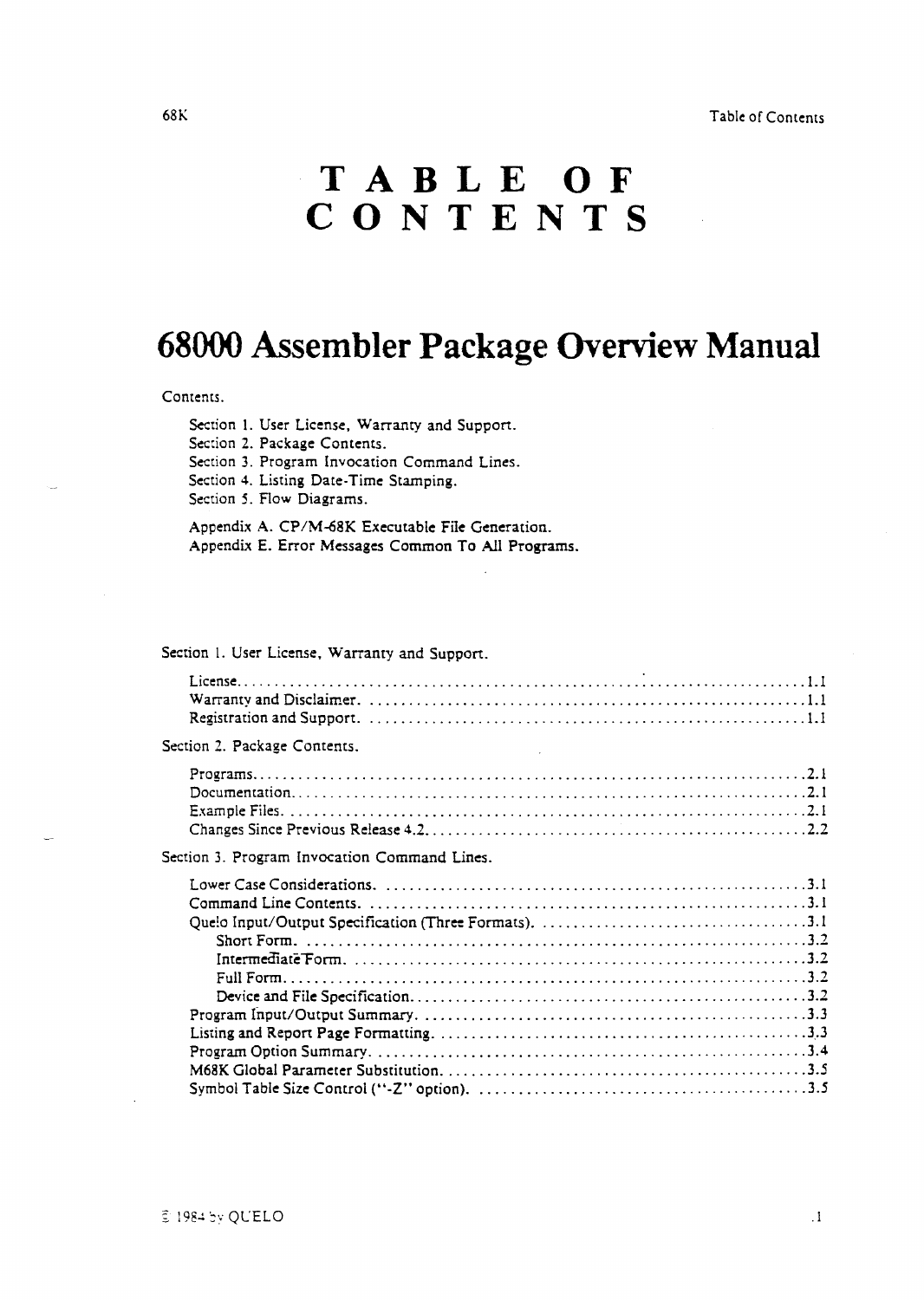Section 4. Listing Date-Time Stamping.

| Section 5. Flow Diagrams.                         |  |
|---------------------------------------------------|--|
|                                                   |  |
|                                                   |  |
|                                                   |  |
|                                                   |  |
|                                                   |  |
|                                                   |  |
|                                                   |  |
|                                                   |  |
|                                                   |  |
| Appendix A. CP/M-68K Executable File Generation.  |  |
|                                                   |  |
|                                                   |  |
| Annandis E. Estar Message Common To All Deographs |  |

Appendix E. Error Messages Common To All Programs.

 $\ddotsc$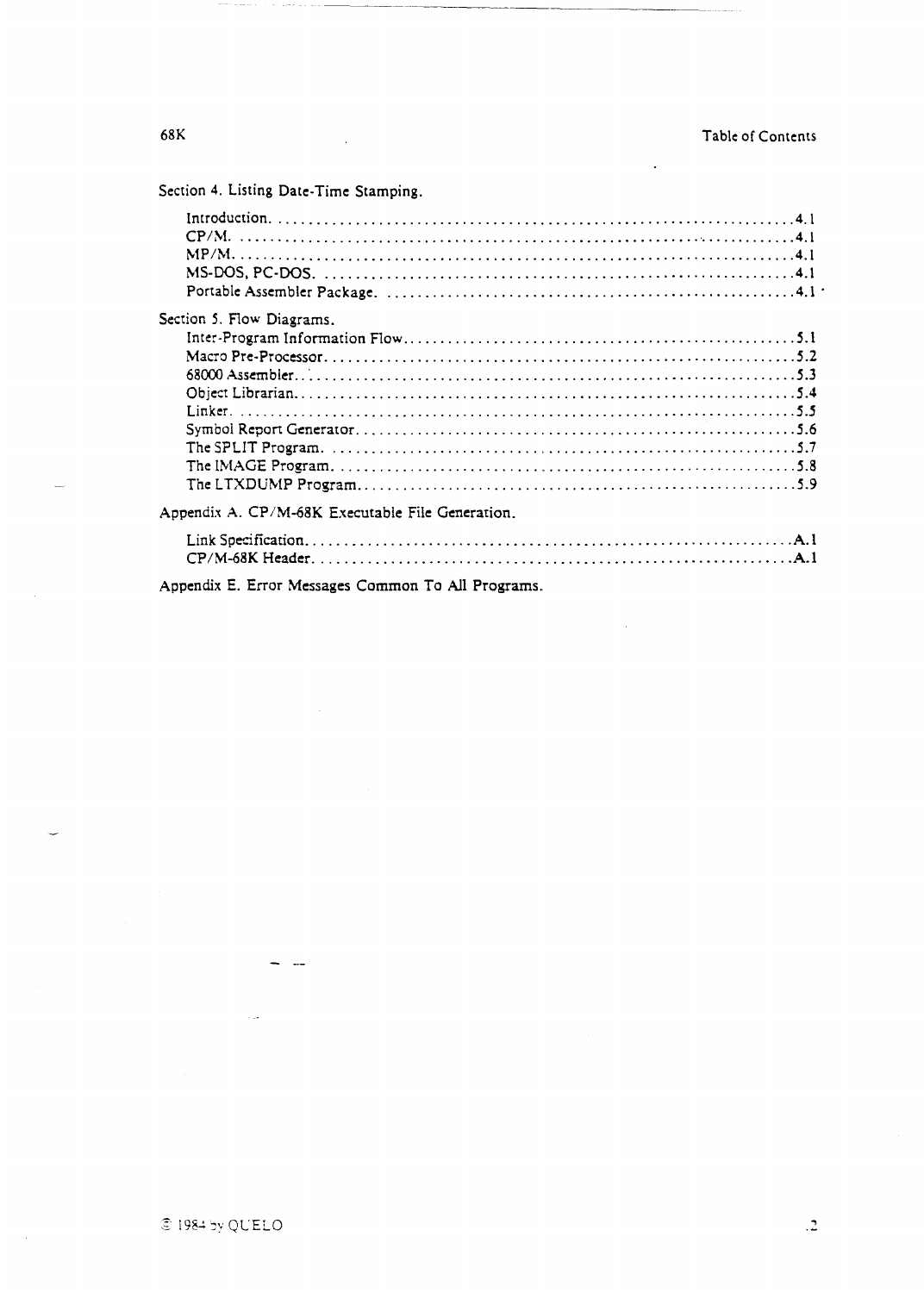# **SECTION 1 User License, Warranty and Support**

#### License:

The Quelo 68(0) Assembler Package (pRODUCT) is licensed for single use. This would ordinarily be for use on a single machine, but may be used by a single person on more than one machine (e.g. the software consultant who may need to work in various locations). Multiple use requires the purchase of multiple copies or a multiple use license in the case of a multiuser system.

Copies of the software may be made for backup purposes, but not for any kind of distribution. The documentation may NOT be copied.

Use of the software implies acceptance of these license terms.

#### Warranty and Disclaimer:

The complexity of this PRODUCT makes it impossible to guarantee that the software is error free. However, Quelo will provide error corrections in a timely manner, given that sufficient information is available to identify the problem.

Quelo cannot be responsible for misuse of the PRODUCT or for the quality of software developed using the PRODUCT. The user is expected to be familiar with the 68000/68010 instruction set, basic assembly language concepts, relocation and linking.

# Registration and Support:

The software distribution media come with a registration card. Please fill out the card and return it promptly to Quelo. Support and update notices will only be provided to registered users.

Each package is assigned a registration number which appears on the card and the distribution media. This number and the purchaser's name will be required for support. Names, addresses and phone numbers for support are provided on a sheet of paper separate from this document.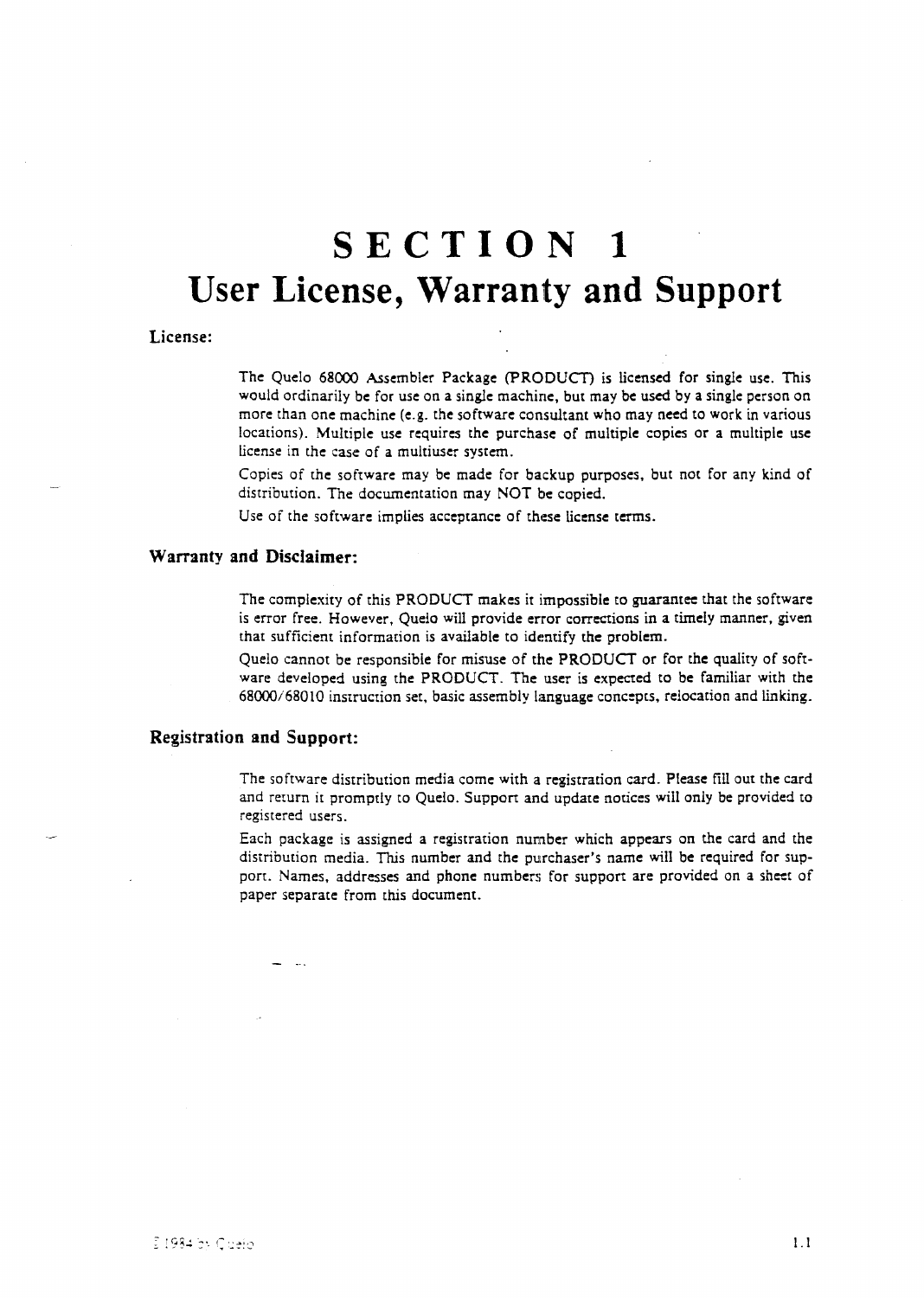# **SECTION 2 Package Contents**

#### Programs:

DATE - Set date (for CP/M only).

M68K - The Macro Pre-Processor.

A68K - The 68000/68010 Assembler.

QLIB - The Object Librarian.

QLINK - The Linker/Locator.

QSYM - The Symbol Report Generator. Module Summary. Symbol Table Listing. Cross Reference. Memory Map.

IMAGE - The HEX to Memory Image Converter. SPLIT - The HEX File Even/Odd Splitter.

### Documentation:

68000 Assembler Package Overview Manual (this document). 68000 Assembler and Macro Pre-Processor Manual. Linker and Object Librarian Manual. Symbol Report Generator Manual.

System Dependent Supplement.

READ. ME file on distribution disk.

### Example Files:

This example demonstrates the software configuration tracking facilities of the package. See the Linker and Object Librarian Manual, Section 1, under Running the Linker.

| LT30.A68 | Main program.                    |
|----------|----------------------------------|
| LT31.A68 | Configuration list.              |
| LT32.A68 | Output utilities.                |
| LT33.LNK | The link specification.          |
| LT34.LNK | Link specification for CP/M-68K. |

This next example demonstrates the object librarian. See the Linker and Object Librarian Manual, Section 6, under Object Librarian Demonstration.

QT33.LIB The library specification.

This example may be used to exercise the macro pre-processor. See the 68000 Assembler and Macro Pre-processor Manual, Section 7.

MACRO.M68 Macros and macro calls.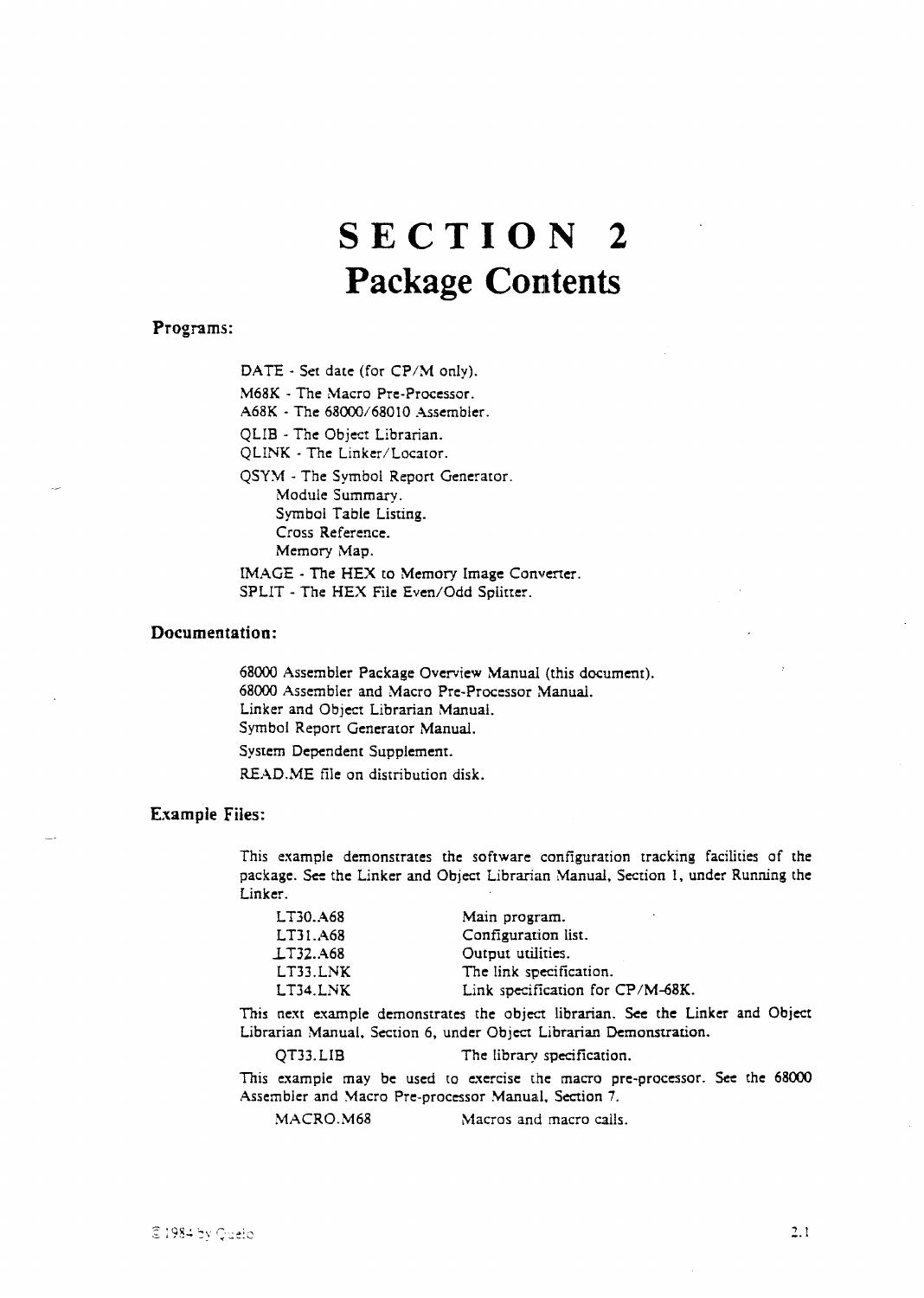# Changes Since Previous Release 4.2:

- The object librarian has been added to the package.
- The new binary relocatable object format has been implemented. Complex expressions may be passed on to the linker for evauuation. The object format is generalized to be processor independent. Quelo is using it for other processors as well as the 68000. Each object file begins with an ASCII header which can be viewed via the users terminal. Header information includes the information supplied with the assembler IDNT directive.
- Some program names and file extension names have been changed. This serves two purposes, to avoid confusion between the old and new package releases and to emphasize the processor independence of some of the programs. Only the assembler and macro pre-processor are now specific to the 68000.

Program Name:

|                         | Old                  | New                                                                                             | Description                                                                                                                                          |
|-------------------------|----------------------|-------------------------------------------------------------------------------------------------|------------------------------------------------------------------------------------------------------------------------------------------------------|
| New<br>Change<br>Change | L68K.COM<br>S68K.COM | A68K.COM<br>DATE.COM<br>IMAGE.COM<br>M68K.COM<br>QLIB.COM<br>QLINK.COM<br>QSYM.COM<br>SPLIT.COM | 68000/68010 assembler<br>set date<br>HEX to binary<br>macro pre-processor<br>object librarian<br>linker<br>symbol report generator<br>split HEX file |
| File Extension:         |                      |                                                                                                 |                                                                                                                                                      |
|                         | Old                  | New                                                                                             | Description                                                                                                                                          |
|                         |                      | .A68<br>.ERR<br>.EVN<br>.HEX                                                                    | assembler source file<br>macro processing error file<br>even HEX file from SPLIT<br>linker output file                                               |
|                         |                      | .IMG                                                                                            | binary file from IMAGE                                                                                                                               |
| New<br>Change           | L68.                 | LIB.<br>LNK.<br>.LST                                                                            | librarian specification file<br>linker specification file<br>linker and librarian list file                                                          |
| Change                  | .R68                 | .LTX<br>M68.                                                                                    | binary object file<br>macro pre-processor source file                                                                                                |
|                         |                      | .ODD<br>.PRN<br>.RPT                                                                            | odd HEX file from SPLIT<br>assembler list file<br>symbol report file                                                                                 |
| Change                  | .S68                 | .SYM                                                                                            | symbol report generator source file                                                                                                                  |

• For CP/M, date access operations are now directed to the currently logged in drive, rather than drive A: as before.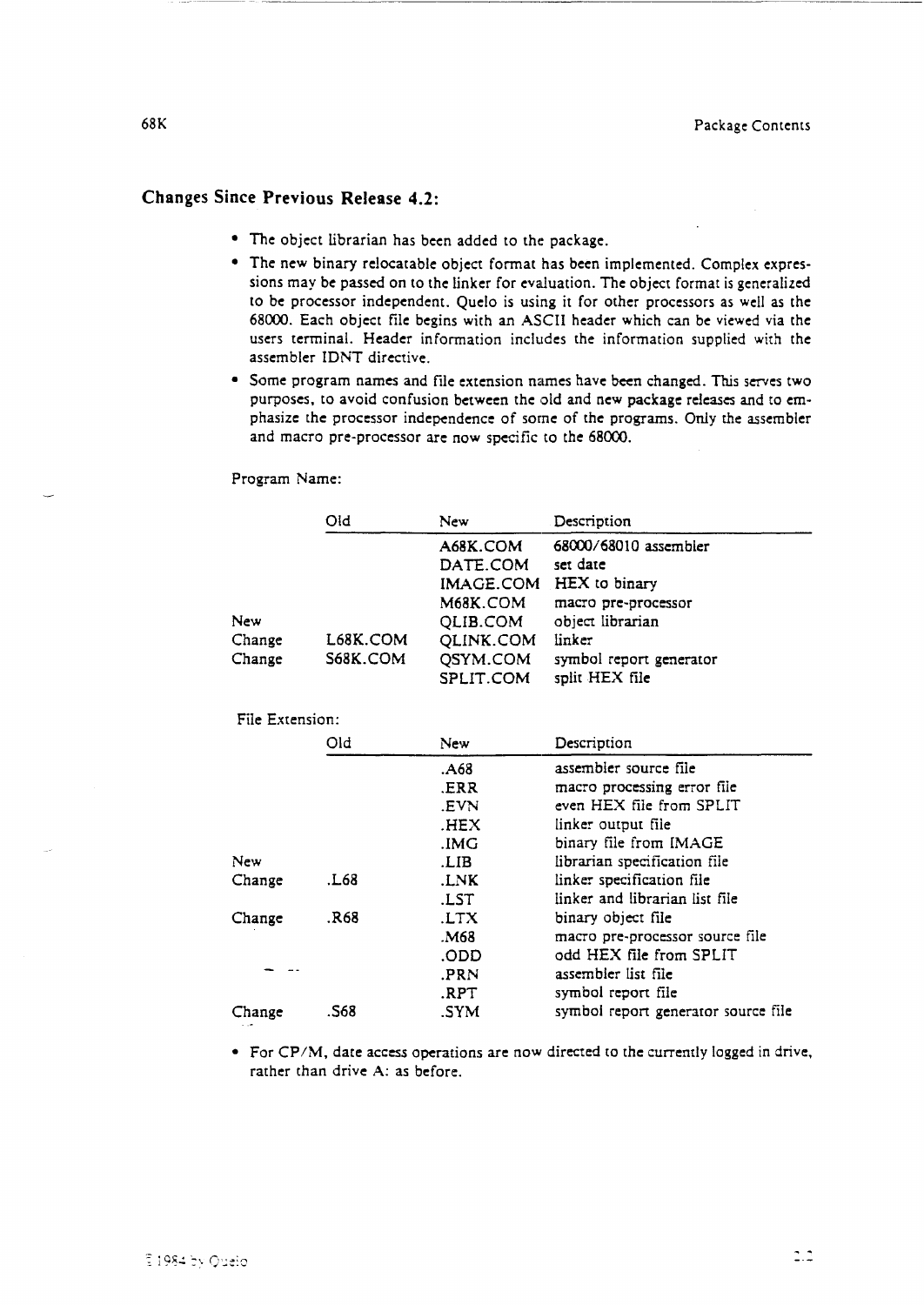• The linker now accesses library files. LINK libfile LINK libfile()

LINK libfile(mod7,mod4)

LINK modfile LINK modfile()

load entire library search library for needed modules load specific modules from library load module load module only if needed

- The OPT directive option PCF has been added to force PC relative addressing on forward references. This option is useful for software development for systems that require PC relative addressing.
- "A" or "a" entered at the console will abort the program and close files (formerly control C).
- The memory limitations of SPLIT and IMAGE have been eliminated.
- The assembler supports local symbols defined as an offset from an external symboL The offset is limited to the range -32768 .. 32767.

|      | <b>XREF</b> | xsym                    |
|------|-------------|-------------------------|
| xoff | EQU         | $x \cdot y \cdot m + 4$ |

• The special lines used for communication of information from M68K to A68K now begin with a tilde, rather than an asterisk. This eliminates the confusion sometimes encountered with user comments.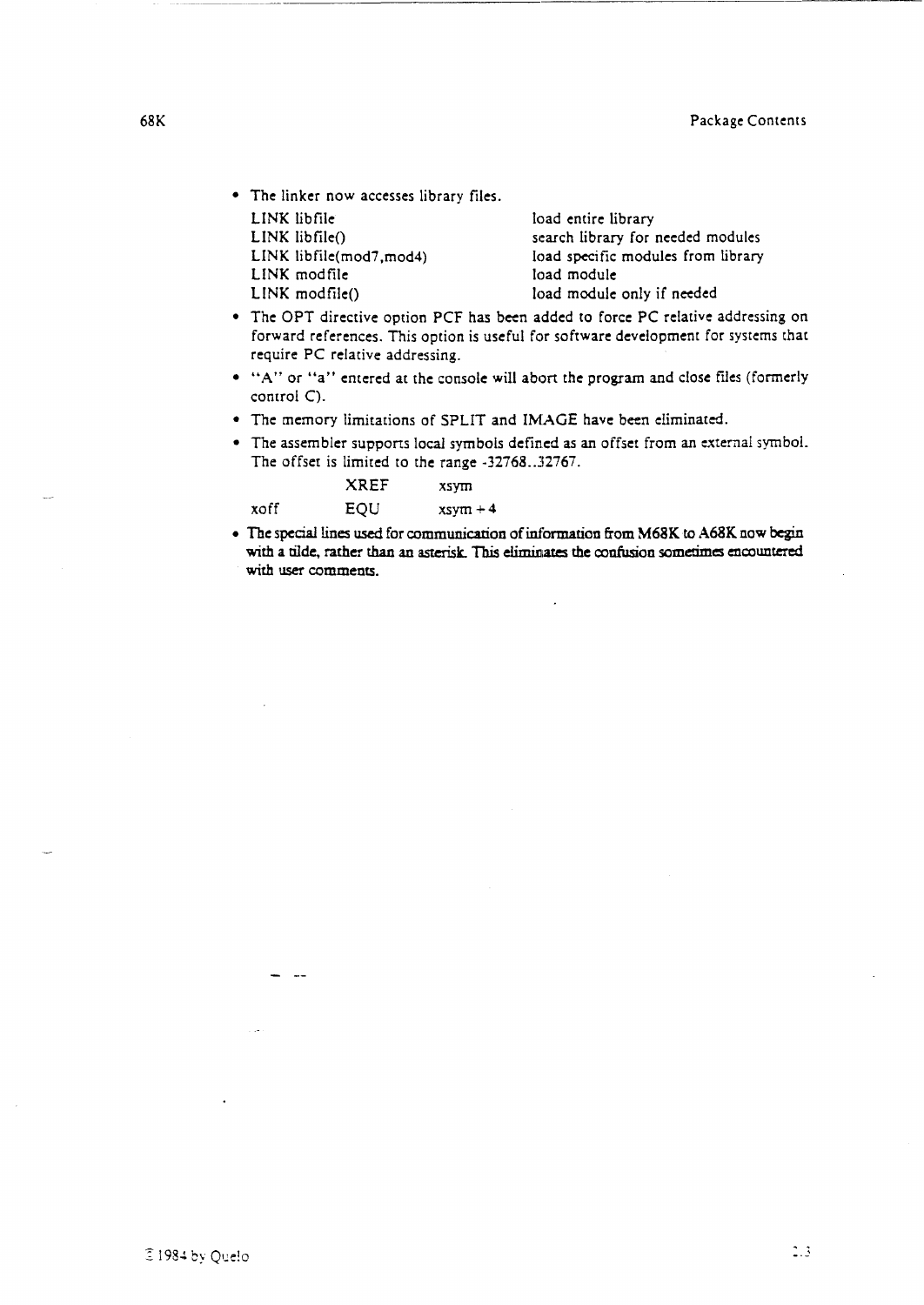# **SECTION 3 Program Invocation Command Lines**

# Lower Case Considerations:

Unless otherwise instructed, the various programs in the assembler package will convert lower case characters in user defined symbols to upper case characters. If it is desired that lower case be distinct from upper case. the lower case command line option. -L. should be invoked each time the following programs are used: M68K. A68K. QLIB and QLINK. Failure to do this consistently will probably result in undefined symbol error messages.

Even when the lower case option is selected, lower case will still be treated the same as upper case for assembler instruction mnemonics, assembler and linker directives and librarian commands. The option only affects user defined symbols. induding module names specified with the assembler and linker IDNT directives and referenced in the linker LINK directive and in the librarian ADD, COpy and DELETE commands.

#### Command Line Contents:

Program command lines consist of three basic kinds of information. First is the name of the program to execute. This is used only by the operating system. The other two kinds of information may appear in any order.

One kind is the input/output specification. There must be exactly one of these for most programs. None or more than one will result in an error message and program termination.

The other kind selects program options. A leading hyphen (dash or minus sign) distinguishes an option from an input/output specification. There may be any number of options in the command line, induding none. With few exceptions. most program options can be run together following a single hyphen.

Command line items are delimited by spaces. Therefore. option selections and input/ output specifications may not have embedded spaces.

For example:  $A68K - L - S L T30, LPT$ : = LT30

"A68K" is the name of the 68000 assembler program for the operating system to load and execute.

"-L" and "-S" are program option selections. "-SL" would have the same effect.

"LF30, LPT:  $=$  LT30" is the input/output specification to be described below.

# Quelo Input/Output Specification (Three Formats):

Input/output specifications may appear in one of three basic forms. In all forms at least one input must be specified. More than one input usually means the concatenation of files or devices to make up a single input. The exception would be in programs which require more than one distinct input. Note that programs which recognize something in a file such as an END directive will terminate processing even though all entries in an input list have not been processed.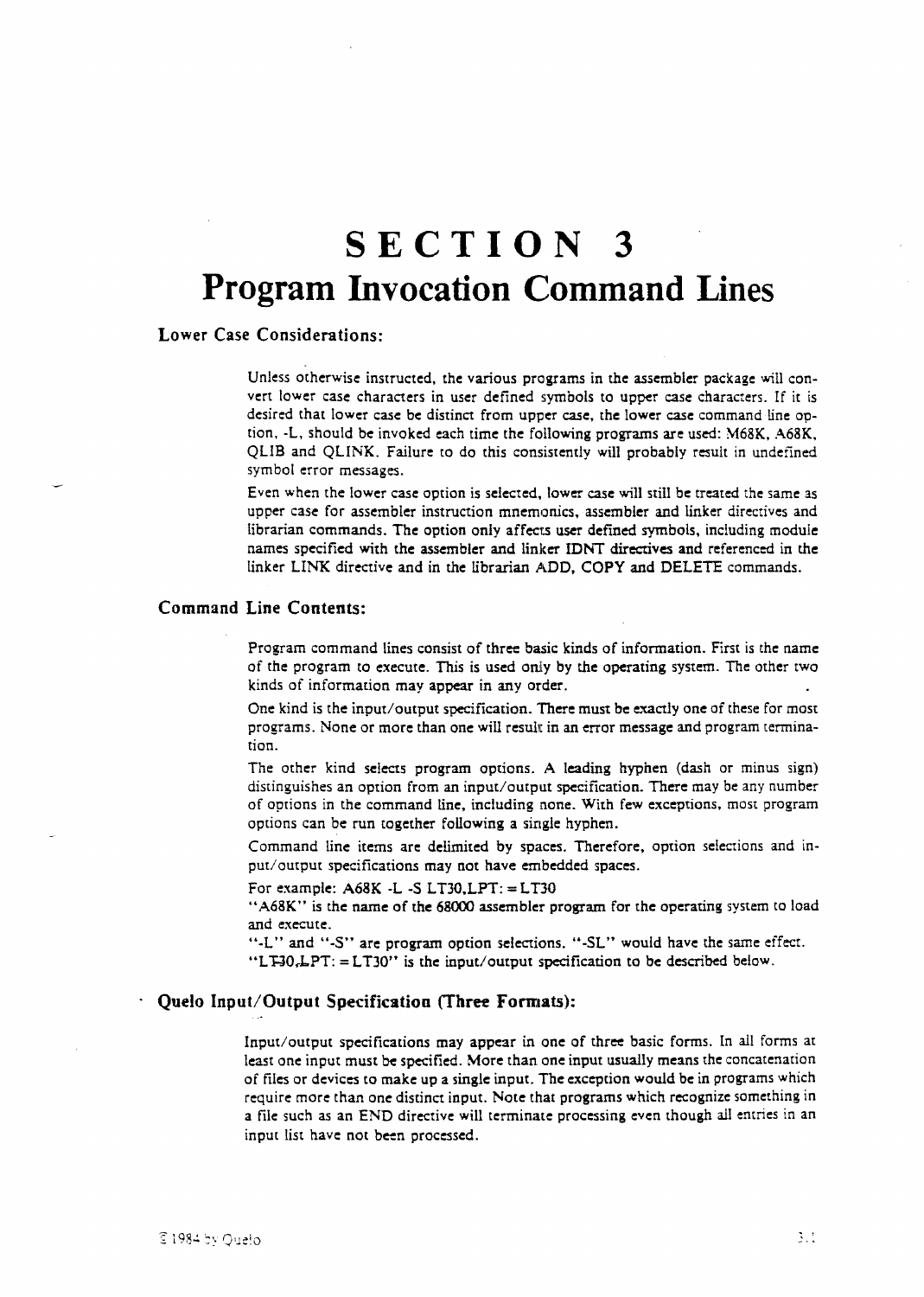$\langle$ input 1>, $\langle$ input 2>, $\langle$ input 3>...

The "short" form shown above contains no output specification. All required output file names are derived from the first entry in a list of one or more input file or device names.

 $=$   $\langle$ input 1>, $\langle$ input 2>, $\langle$ input 3>...

The above "intermediate" form also contains no output specification. but implies that only the first (primary) output is to be derived from the first input entry. The remaining outputs will be directed to the "NUL:" device (bitbucket). The leading equal sign distinguishes the "intermediate" form from the "short" form.

 $\leq$   $\leq$   $\leq$   $\leq$   $\leq$   $\leq$   $\leq$   $\leq$   $\leq$   $\leq$   $\leq$   $\leq$   $\leq$   $\leq$   $\leq$   $\leq$   $\leq$   $\leq$   $\leq$   $\leq$   $\leq$   $\leq$   $\leq$   $\leq$   $\leq$   $\leq$   $\leq$   $\leq$   $\leq$   $\leq$   $\leq$   $\leq$   $\leq$   $\leq$   $\leq$   $\leq$   $\leq$ 

The above "full" form includes an explicit list of output files or devices. Those outputs omitted from the list will be directed to the "NUL:" device. Waen an output file name is not specified, but the drive and/or file type is. the name will be taken from the first entry in the input list.

For both inputs and outputs. the file type will be set to a default if not explicitly specified. The default depends on the particular program being used. For outputs. the drive will be taken from the first entry in the input list if not explicitly specified.

The following formats are suitable for input specification:

| d:filename.typ |                 |
|----------------|-----------------|
| d:filename     |                 |
| filename.typ   |                 |
| filename       | file name alone |
|                | null - ignored  |
| CON:           | the console     |
| TTY:           | the console     |

The following formats are suitable for output specification:

| d:filename.typ<br>d:filename<br>filename.typ<br>d:.typ |                       |
|--------------------------------------------------------|-----------------------|
| d:                                                     | drive alone           |
| filename                                               | file name alone       |
| .typ                                                   | file type alone       |
|                                                        | null- treated as NUL: |
| CON:                                                   | the console           |
| TTY:                                                   | the console           |
| LST:                                                   | the printer           |
| LPT:                                                   | the printer           |
| NUL:                                                   | the bit bucket        |

The drive letter may range from "A" to "P" or from "a" to "p". An " $@$ " may also be used to specify the currently logged-in drive.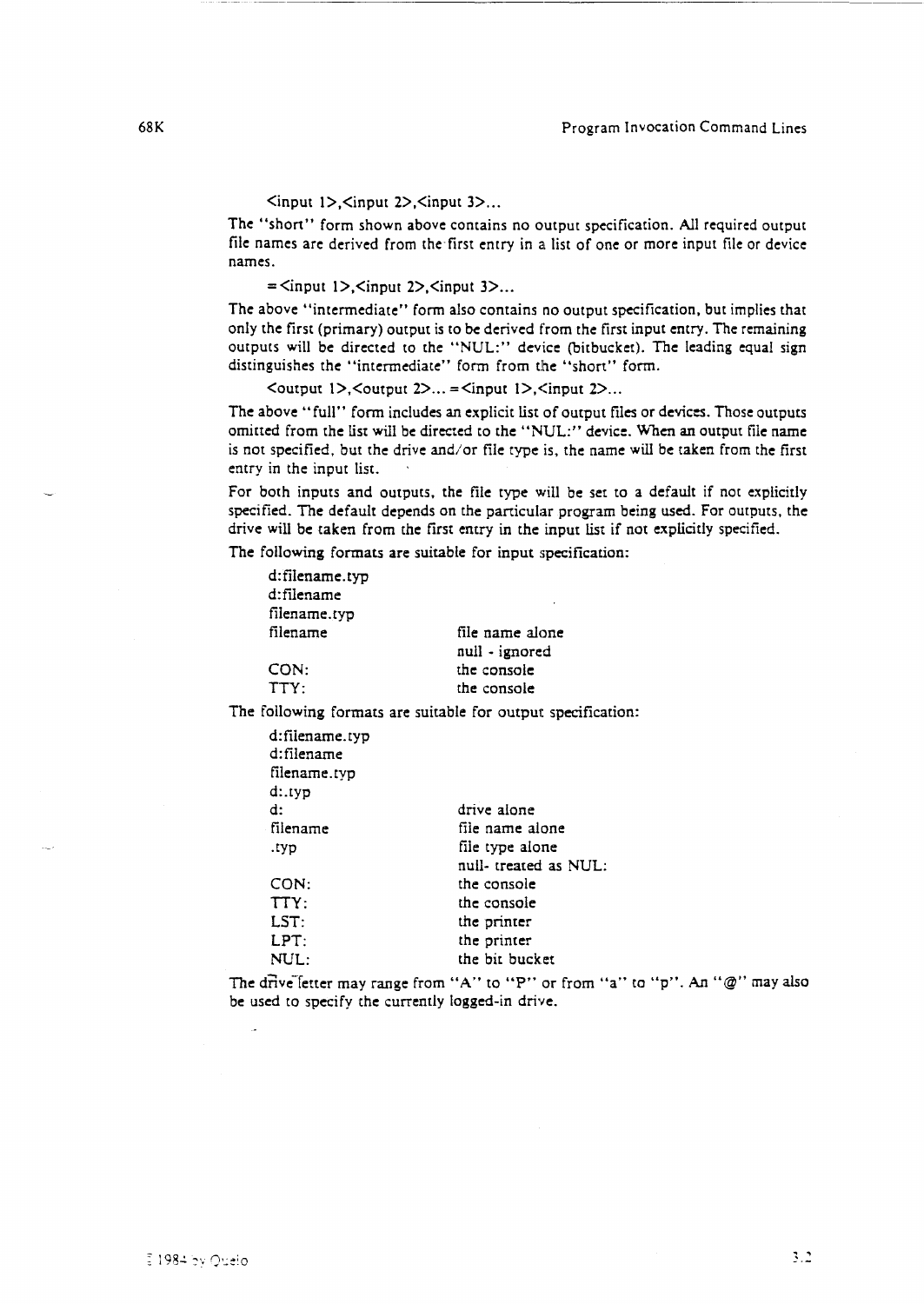#### Program Input/Output Summary:

|                            | M68K                          | A68K                                           | <b>QLIB</b>                            | <b>QLINK</b>                                   | <b>QSYM</b>                            |
|----------------------------|-------------------------------|------------------------------------------------|----------------------------------------|------------------------------------------------|----------------------------------------|
| output i<br>(primary)      | assembler<br>source<br>.A68   | relocatable<br>object module<br>LTX.           | listing<br>.LST                        | HEX load<br>module<br>.HEX                     | various symbol<br>reports<br>RPT.      |
| output 2                   | errors and<br>symbol table    | listing                                        | symbols and<br>cross reference<br>data | listing                                        |                                        |
|                            | .ERR                          | .PRN                                           | .SYM                                   | .LST                                           |                                        |
| output 3                   |                               | symbols and<br>cross reference<br>data<br>.SYM |                                        | symbols and<br>cross reference<br>data<br>.SYM |                                        |
| input(s)                   | source with<br>macros         | assembler<br>source                            | library<br>specification               | link<br>specification                          | symbols and<br>cross reference<br>data |
|                            | M68.                          | .A68                                           | LIB.                                   | .LNK                                           | .SYM                                   |
| "include"<br>input         | source with<br>macros<br>M68. | assembler<br>source<br>.A68                    | library<br>specification<br>LIB.       | link<br>specification<br>LNK.                  |                                        |
| object<br>input/<br>output |                               |                                                | object module<br>or library            | object module<br>or library                    |                                        |
|                            |                               |                                                | .LTX                                   | .LTX                                           |                                        |

 $\leq$   $\leq$   $\leq$   $\leq$   $\leq$   $\leq$   $\leq$   $\leq$   $\leq$   $\leq$   $\leq$   $\leq$   $\leq$   $\leq$   $\leq$   $\leq$   $\leq$   $\leq$   $\leq$   $\leq$   $\leq$   $\leq$   $\leq$   $\leq$   $\leq$   $\leq$   $\leq$   $\leq$   $\leq$   $\leq$   $\leq$   $\leq$   $\leq$   $\leq$   $\leq$   $\leq$   $\leq$ 

Note that "include" inputs are specified with the INCLUDE directives recognized by M68K. A68K. QLIB and QLINK. "object" inputs are specified with the LINK directive recognized by QUNK. "objecr" inputs and outputs are specified with the CREATE, UPDATE. EXTRACT. ADD and COpy commands recognized by QLIB.

#### Listing and Report **Page** Formatting:

The LLEN and PLEN directives may be used in A68K and QUNK to establish listing page-format. Page format information is passed from A68K, QLIB and QLINK to QSYM in the .SYM symbol table and cross reference data file. This information may be overridden by using the "-F" op:ion when running QSYM to produce the various symbol reports. Page title information is also passed to QSYM in a similar manner and may be overridden by using the "-H" option.

Page breaks are normally accomplished via the ASCII formfeed character. However. indicating a negative bottom margin in the PLEN directive or the QSYM "-F" option will cause blank lines to be issued for page breaks instead of a formfeed.

Line length (LLEN) is the number of characters allowed on a listing line. Page length (PlEN) is the total number of lines on a page, from perforation to perforation. Top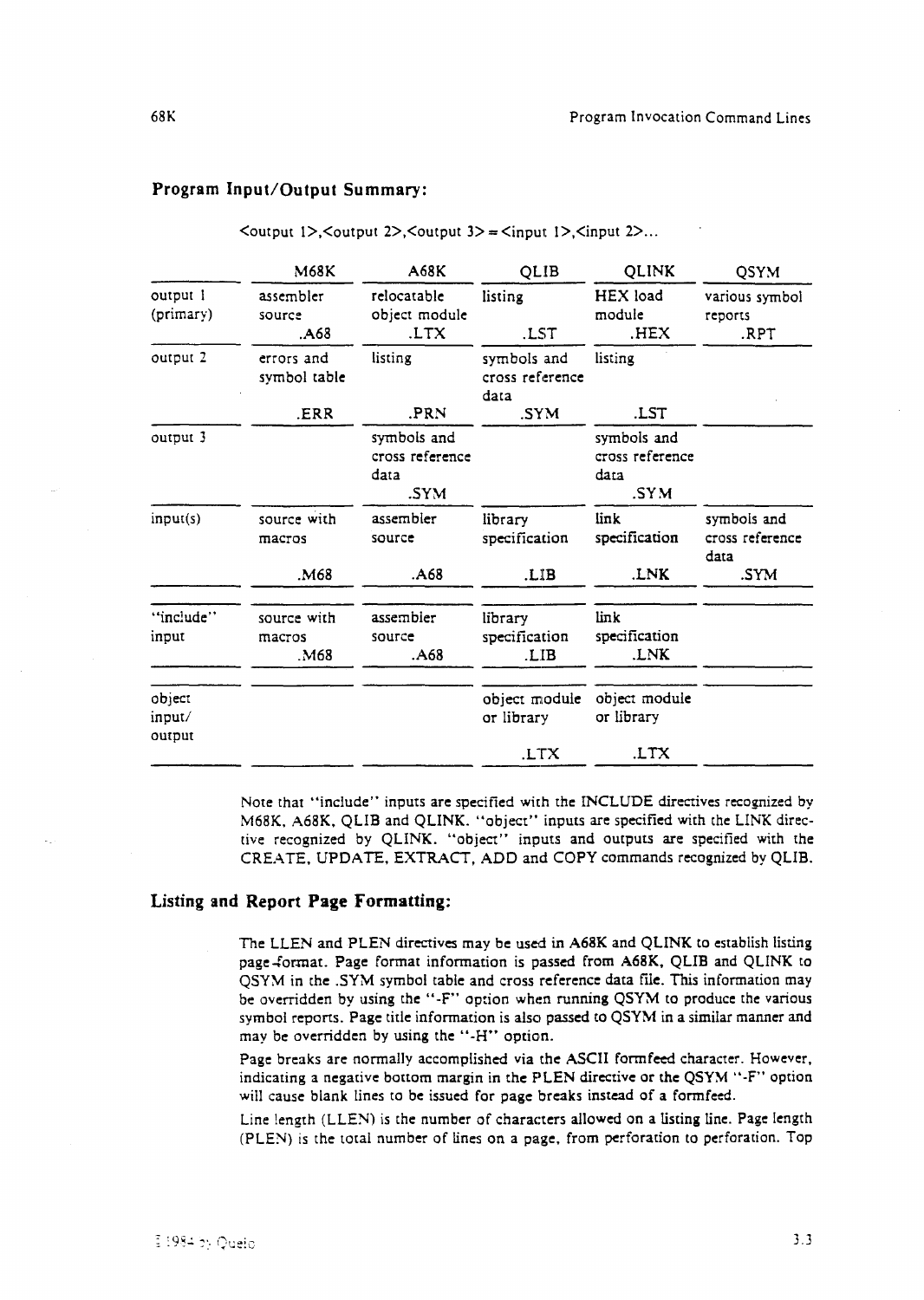margin (tm) is the number of lines to space down before printing begins. Bottom margin (bm) is the number of blank lines desired at the bottom of the page. The number of printed lines (including page heading information) will be (pLEN - tm -bm). Listing and report headings include page numbers and a date-time stamp if the infor-

mation is available. See the documentation specific to the implementation of A68K for your operating system for date and time availability.

|                       | M68K                                                         | A68K                                 | QLIB                        | <b>QLINK</b>                                | QSYM                                                          |
|-----------------------|--------------------------------------------------------------|--------------------------------------|-----------------------------|---------------------------------------------|---------------------------------------------------------------|
| $\mathbf{A}$          | global<br>arguments                                          |                                      |                             |                                             |                                                               |
| в                     |                                                              | same effect<br>as $-SX$              | same effect<br>as $-SX$     | same effect<br>as -SX                       | combined<br>symbol<br>table and cross<br>reference<br>reports |
| $\mathsf{C}$          | define<br>character                                          |                                      |                             |                                             | compressed<br>map                                             |
| Ε                     |                                                              | local symbols<br>to .LTX and<br>.SYM |                             | local symbols<br>to .SYM                    | discard local<br>symbols                                      |
|                       | F(line length), (page length), (top margin), (bottom margin) |                                      |                             |                                             | page format                                                   |
| <b>HS</b><br>HM<br>HI |                                                              |                                      |                             | S-records<br><b>Mostek HEX</b><br>Intel HEX |                                                               |
|                       | H(page heading title info)                                   |                                      |                             |                                             | page title                                                    |
| T                     |                                                              |                                      | module info<br>to.SYM       | module info<br>to .SYM                      | module<br>summary                                             |
| L                     | retain<br>lower case                                         | retain<br>lower case                 | retain<br>lower case        | retain<br>lower case                        |                                                               |
| M                     |                                                              |                                      |                             |                                             | memory map                                                    |
| S                     | symbols<br>to .ERR                                           | symbols<br>to .SYM                   | symbols<br>to .SYM          | symbols<br>to .SYM                          | symbol table                                                  |
| $\overline{T}$        | truncate<br>symbols                                          | truncate<br>symbols                  | truncate<br>symbols         | truncate<br>symbols                         |                                                               |
| V                     | formfeed<br>to .ERR                                          | formfeed<br>to .PRN                  | formfeed<br>to .LST         | formfeed<br>to .LST                         | formfeed<br>to .RPT                                           |
| X                     |                                                              | cross reference<br>to .SYM           | cross reference<br>to .SYM  | to .SYM                                     | cross reference cross reference                               |
| $\overline{z}$        | define symbol<br>table size                                  | define symbol<br>table size          | define symbol<br>table size | define symbol<br>table size                 | define symbol<br>table size                                   |
| 1                     | debug                                                        | debug                                | debug                       | debug                                       | debug                                                         |
|                       |                                                              |                                      |                             |                                             |                                                               |

# Program Option Summary:

Note: The debug option shows the symbol table space to be allocated in hexadecimal at the console. Also. for A68K and QLlNK the listing is produced for all passes.

The formfeed option places a formfeed at the start of listing or report files.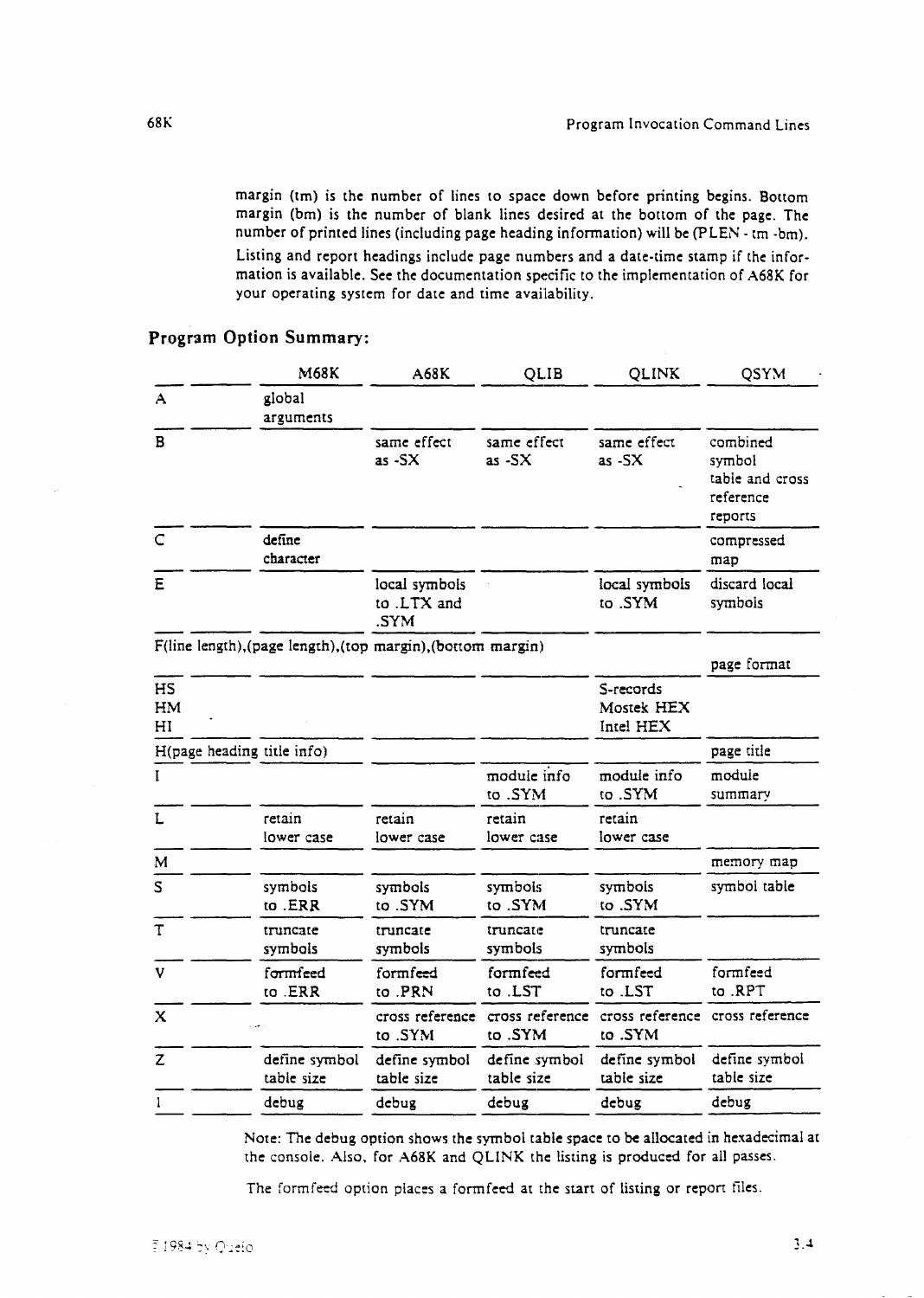# M68K Global Parameter Substitution:

The "-A" option to M68K allows the passing of arguments from the command line into the text being processed. When appearing outside of a macro, "\0" through "\9" reference these command line arguments.

For example:

| Command line:     | -Azero.onefour               |
|-------------------|------------------------------|
| M68K input line:  | $*(1***\0$ = 2"\4"           |
| (not in macro)    |                              |
| M68K output line: | $*$ one $***$ zero $**$ four |

Note that spaces may NOT be included in the arguments and the limit is 10 arguments. This feature can be very handy for controlling conditional assembly without having to edit the source file.

#### Symbol Table Size Control ("-Z" option):

The various programs will take as much memory as is available (but not more than 32766 bytes) for symbol table space or buffer space in the case of the SPLIT and IMAGE programs.

Some difficulty has been encountered in determining how much space is really available when running on the PC-Jr. For that reason the "-Z" command line option has been implemented. This option allows the user to specify symbol table space directly.

If you get an "ALLOC" error message, run the program with the "-1" option to discover how much space the program is trying to take. The value displayed is the number of bytes given in hexadecimal. Run the program again with the "·Z" option to specify a smaller amount of space. It will take some experimentation to find the maximum value that will work for a given program.

-Z (constant) where <constant) may have several forms:

Leading S indicates HEX trailing K indicates multiply by 1024

The following examples all represent the same value:

| -Z16384 | deciamal    |
|---------|-------------|
| -ZS4000 | hex         |
| -Z16K   | $16 * 1024$ |
| -ZS10K  | $16 * 1024$ |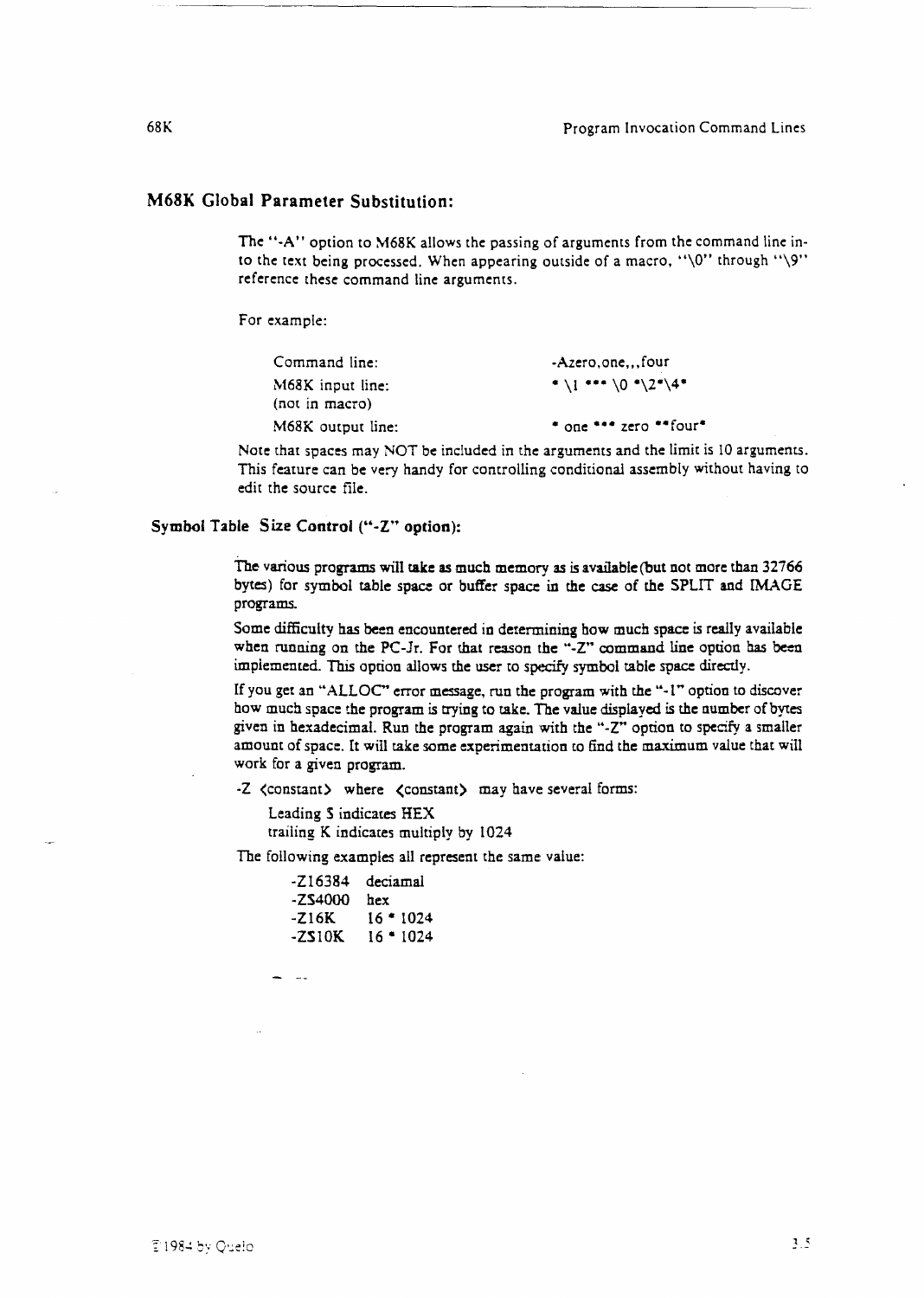# **SECTION 4 Listing Date-Time Stamping**

#### Introduction:

When available. date and time information is included in listing page headings. The source of this information will vary from one system to another. Some operating systems provide time-of-day information and ochers do not. For those that do not, a program is provided to create and maintain a special date file.

# CP/M:

CP/M releases prior to 3.0 do not have a date-time facility. For those versions, a "date" file is stored on the currently logged in drive under user 0. If the CP/M release is prior to 2.0, the user number does not apply.

Each program which uses the date file selects the currently logged in drive and user 0 prior to searching for the file. Each program may be patched to change the date drive and user number. Contact Quelo for patch information\_

The date file contains no information, as the file name is the date. The name format is "mm/dd/yy.DAT". The maintenance program is called "DATE". If the date file already exists, DATE will display the date and issue a verify prompt. A "N" or "n" response will obtain the prompt for entering a new date. When only the day is to be changed, that is all that has to be entered.

If the date file does not exist, DATE immediately issues the prompt for entering the date. The program terminates with a "Y" or "y" response to the verify prompt. Invalid responses result in a repeated prompt.

# *MP/M:*

MP/M has a built-in date-time facility, so the "date" file does not apply.

#### MS-DOS. PC-DOS:

MS-DOS has a built-in date-time facility. so the "date" file does not apply.

#### Portable Assembler Package:

Date-time access is up to the implementor.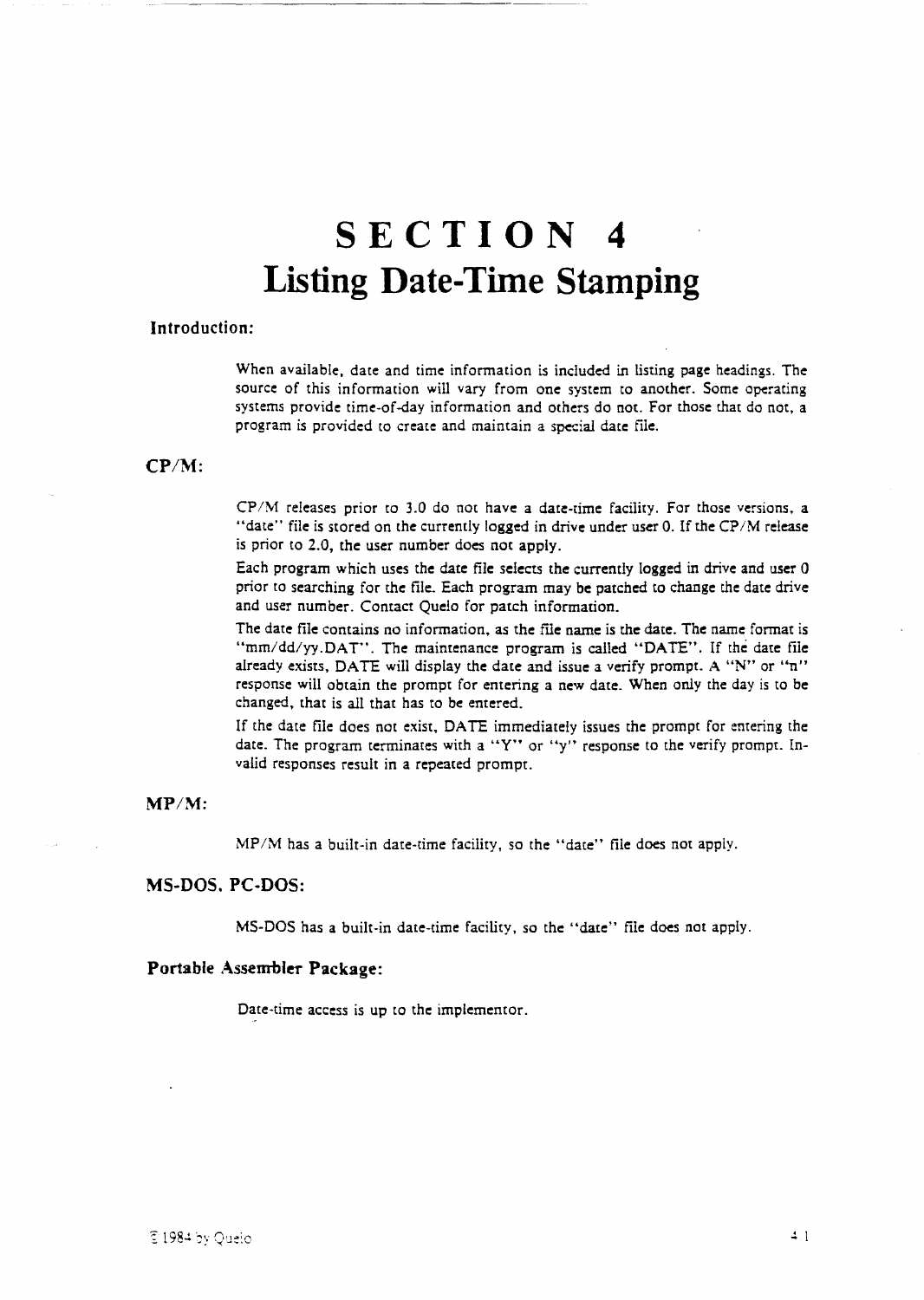# SECTION 5 **Flow Diagrams**

Inter-Program Information Flow



 $\sim$   $\sim$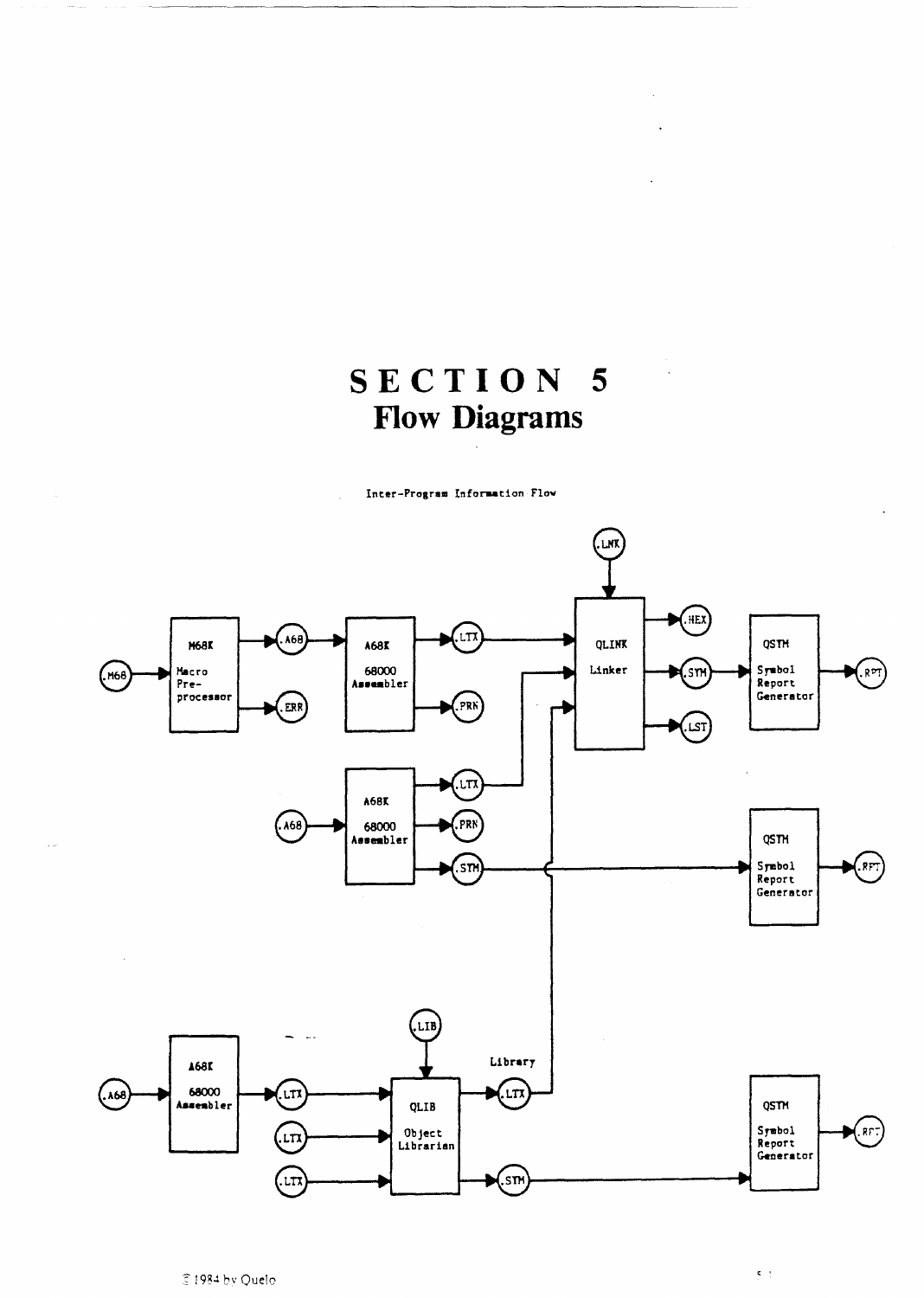68K

Flow Diagrams

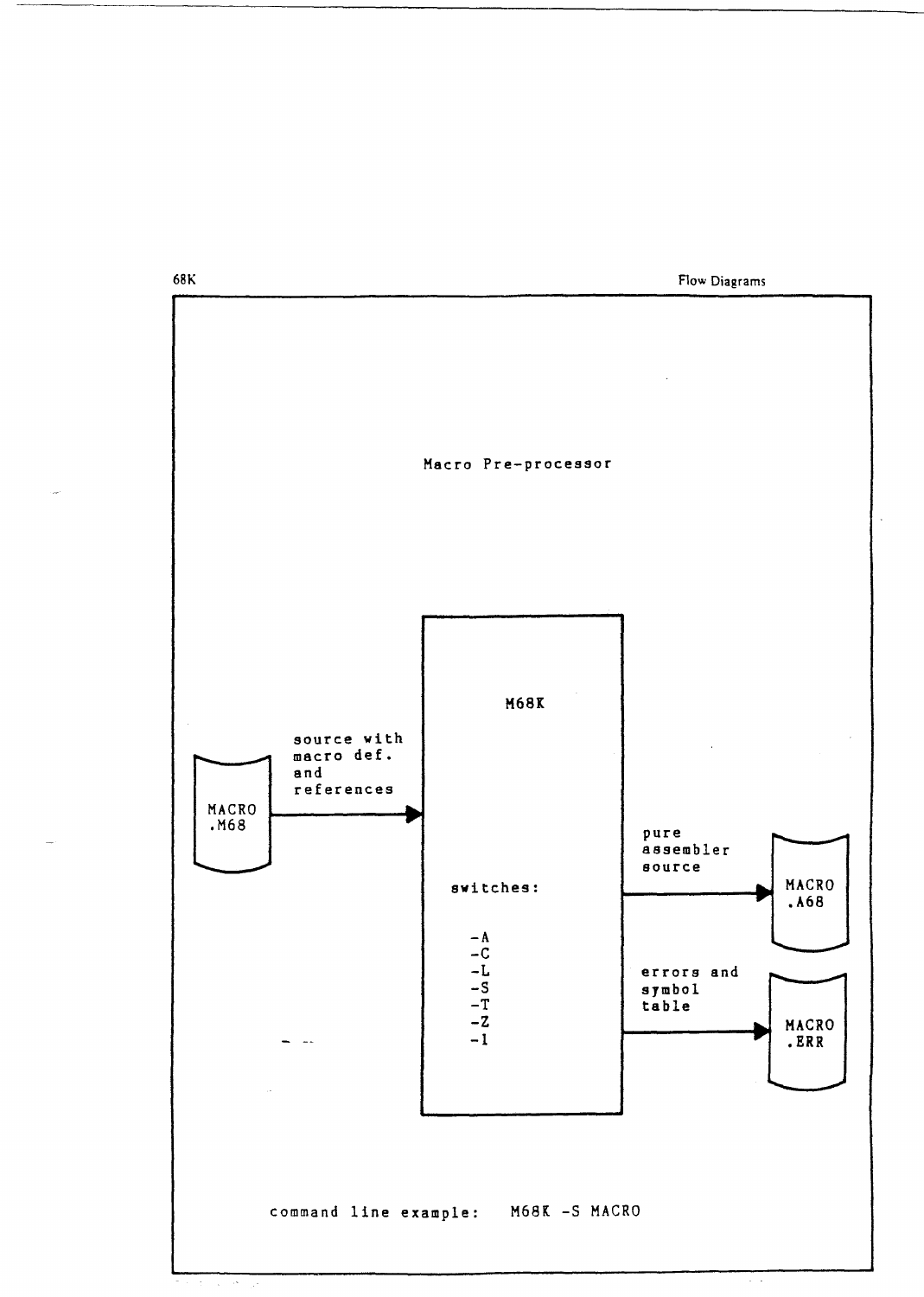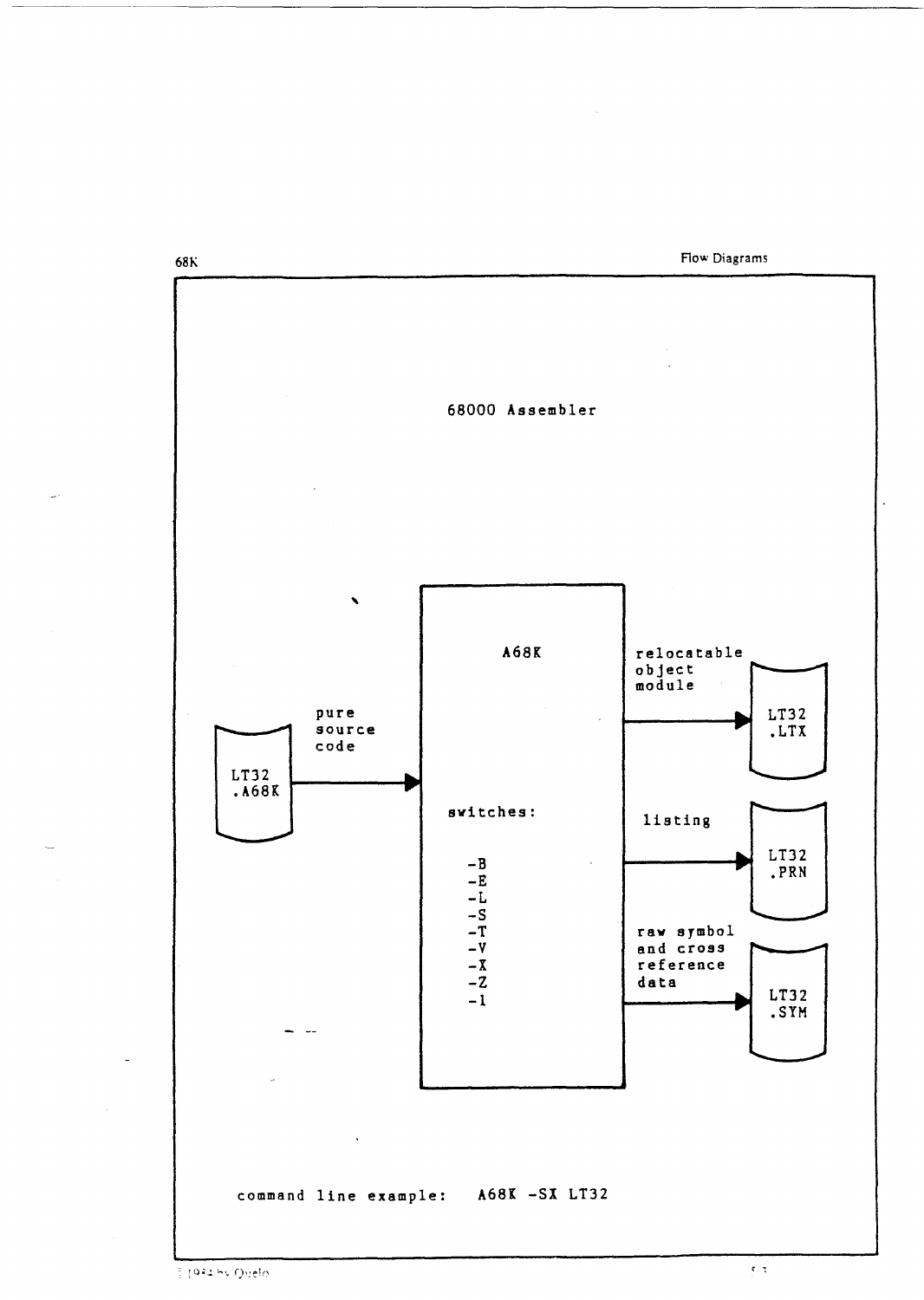

 $\ddot{\phantom{a}}$ 

 $\mathbb{Z}^2$ 

 $\epsilon$  .  $\epsilon$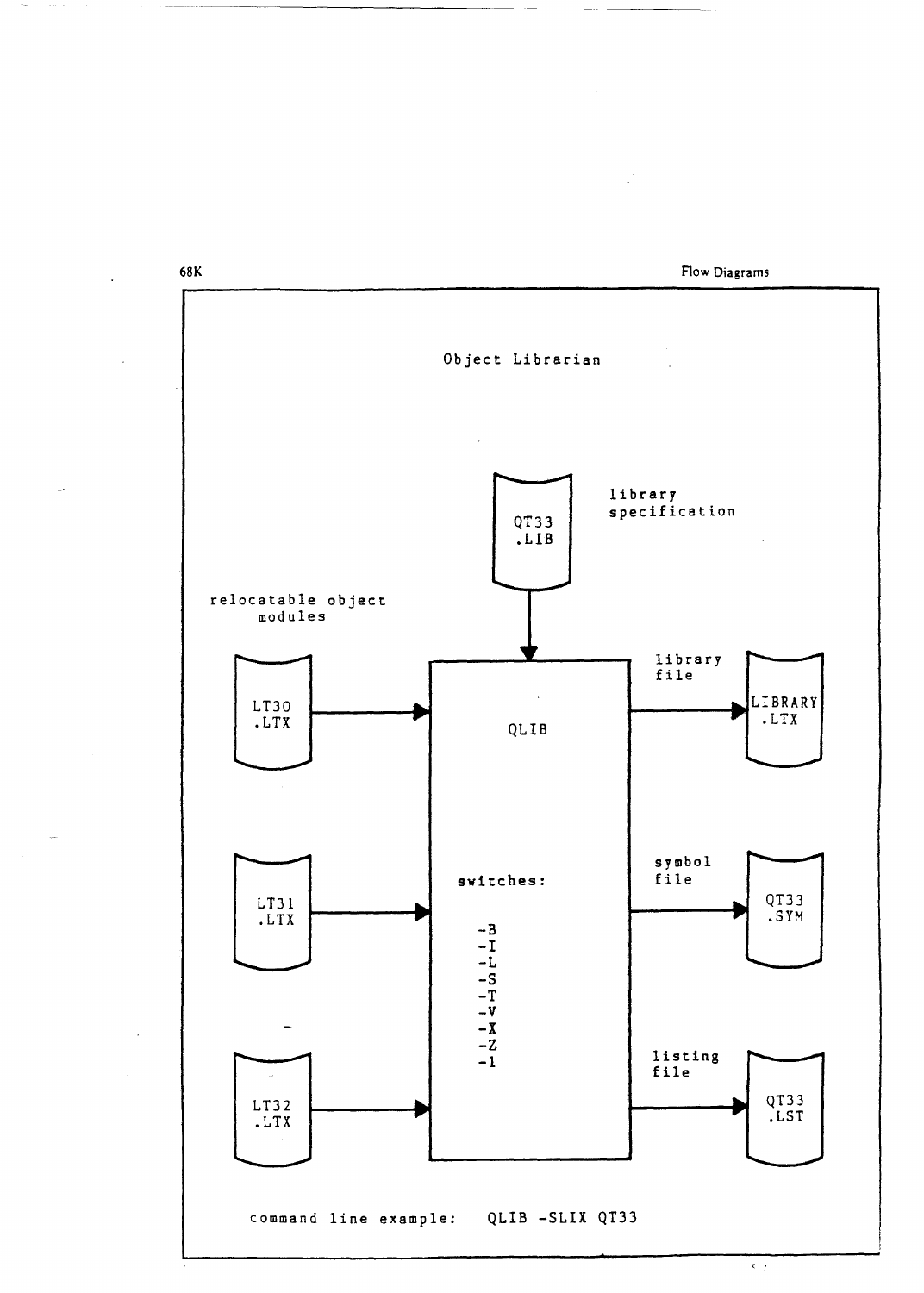Linker  $\ln k$ specification LT33 .LNK relocatable object modules hex  $load$ file LT33 LT30 QLINK .HEX .LTX switches: symbol file  $-\mathbf{B}$ LT33  $-E$ LT31 .SYM  $-HI$ .LTX  $-HM$  $-{\rm H\,S}$  $-1$ <br>  $-1$ <br>  $-5$ <br>  $-7$ <br>  $-7$ <br>  $-7$ <br>  $-7$ <br>  $-1$  $\sim$ listing file LT32 LT33<br>.LST  $.LTX$ command line example: QLINK -LISX LT33

68K

Flow Diagrams

 $\zeta\cdot\zeta$ 

 $\label{eq:2.1} \frac{1}{2} \sum_{i=1}^n \frac{1}{2} \sum_{j=1}^n \frac{1}{2} \sum_{j=1}^n \frac{1}{2} \sum_{j=1}^n \frac{1}{2} \sum_{j=1}^n \frac{1}{2} \sum_{j=1}^n \frac{1}{2} \sum_{j=1}^n \frac{1}{2} \sum_{j=1}^n \frac{1}{2} \sum_{j=1}^n \frac{1}{2} \sum_{j=1}^n \frac{1}{2} \sum_{j=1}^n \frac{1}{2} \sum_{j=1}^n \frac{1}{2} \sum_{j=1}^n \frac{$ 

**THORES IN 20**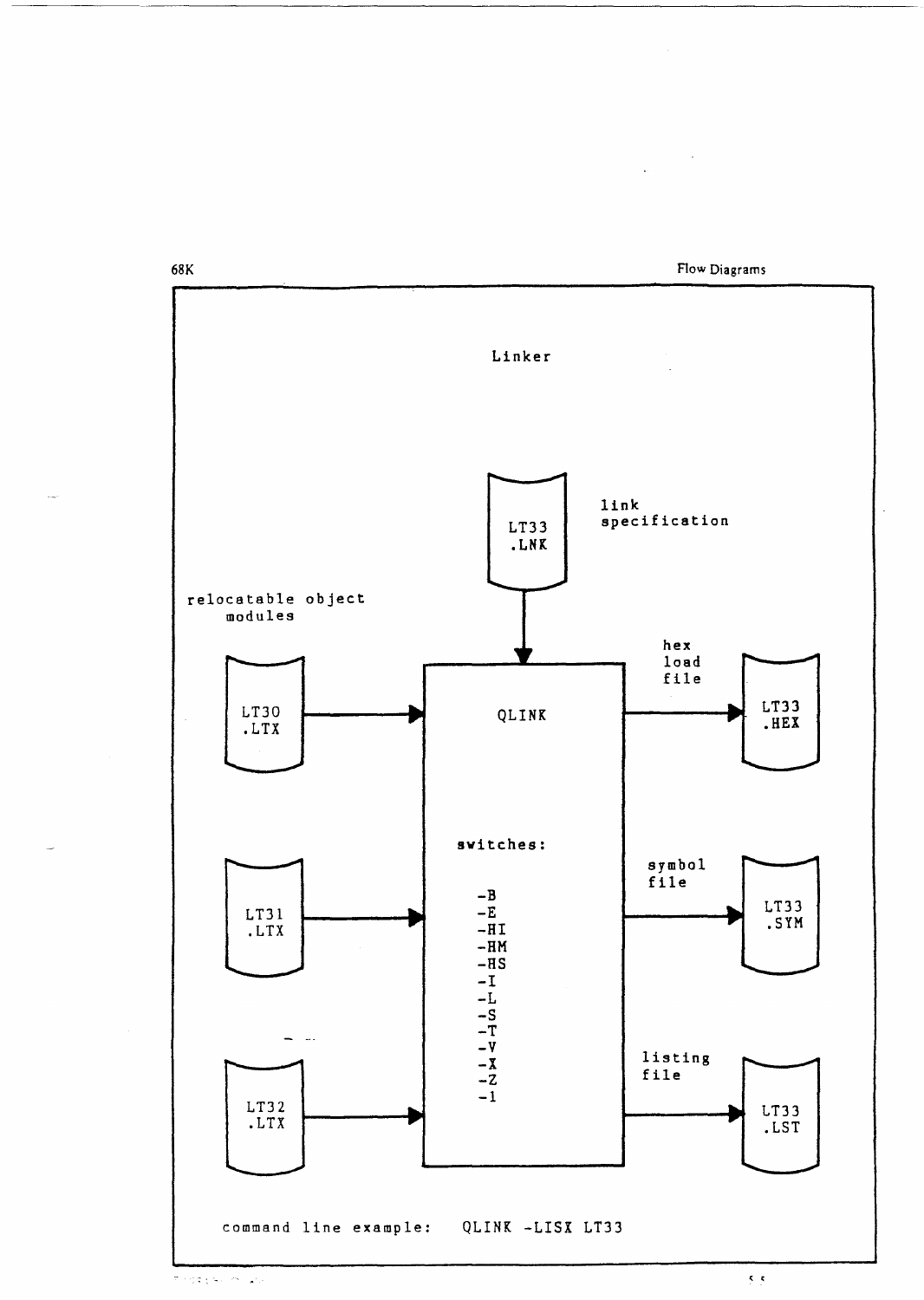$\sim$ 

Flow Diagrams

 $\epsilon/\kappa$ 



68K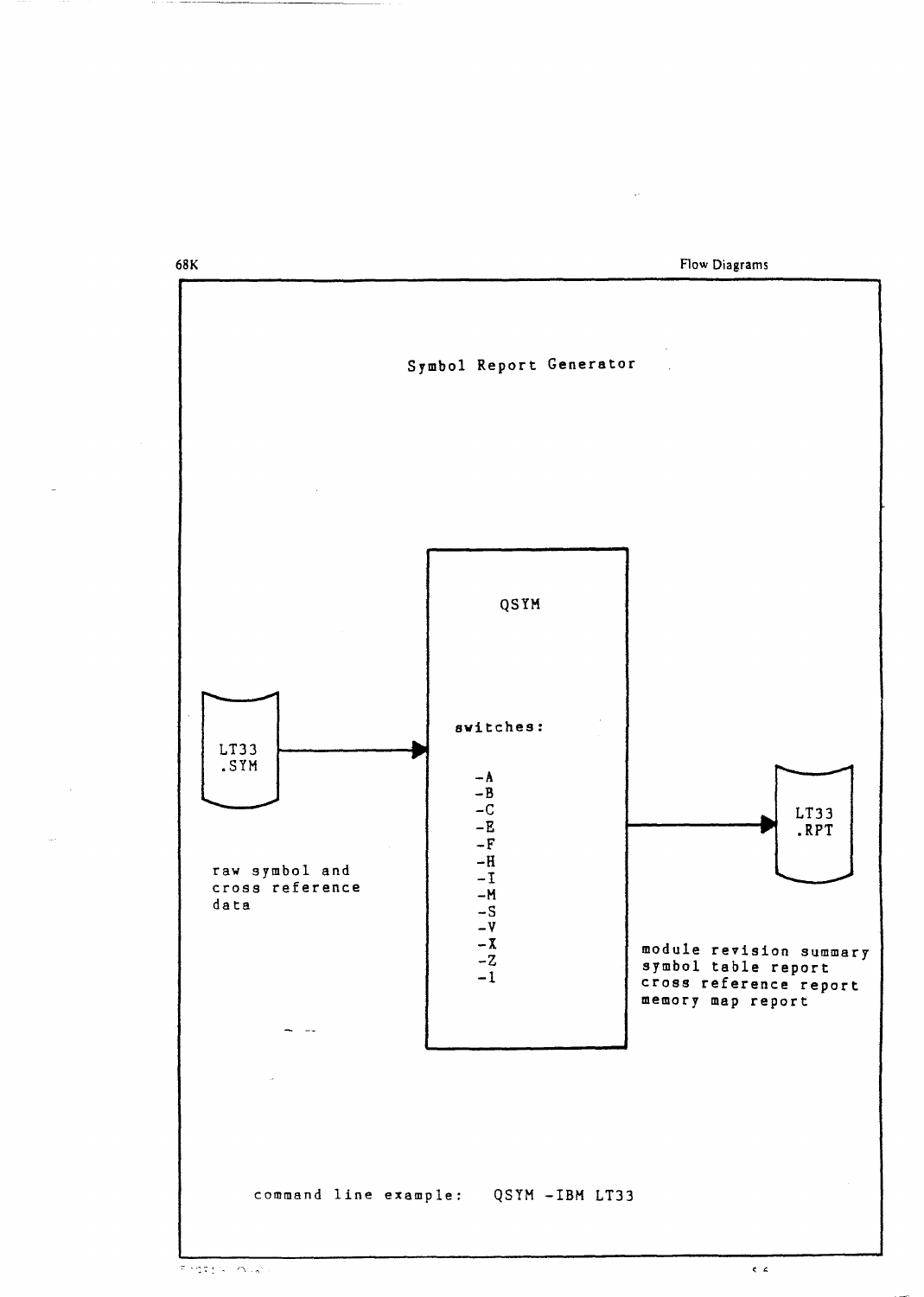

€ 1984 by Quelo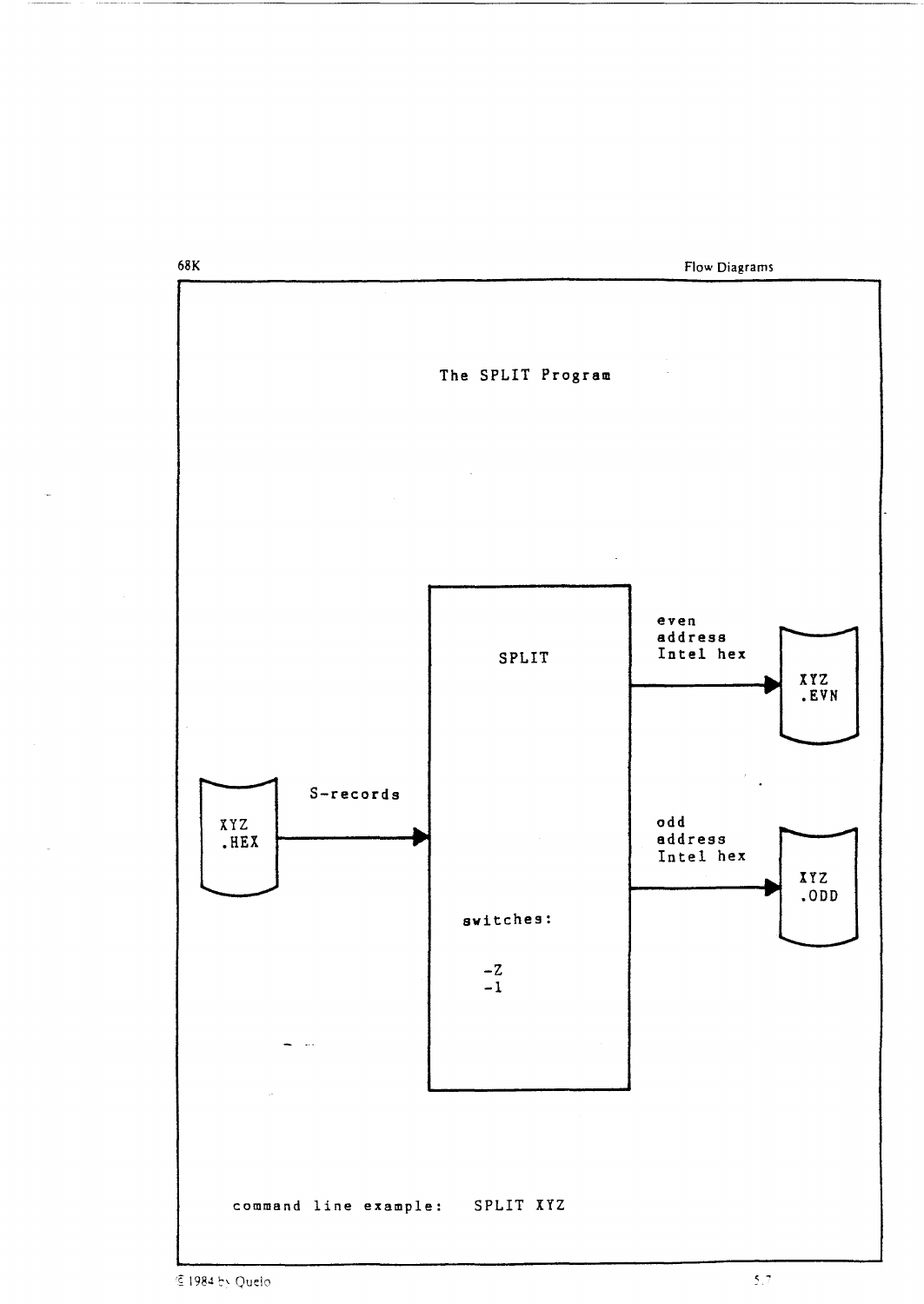Flow Diagrams

 $\label{eq:2.1} \frac{1}{\sqrt{2\pi}}\int_{0}^{\infty}\frac{dx}{\sqrt{2\pi}}\,dx$ 

 $\bar{\beta}$ 



 $7.13877 - 9.377$ 

68K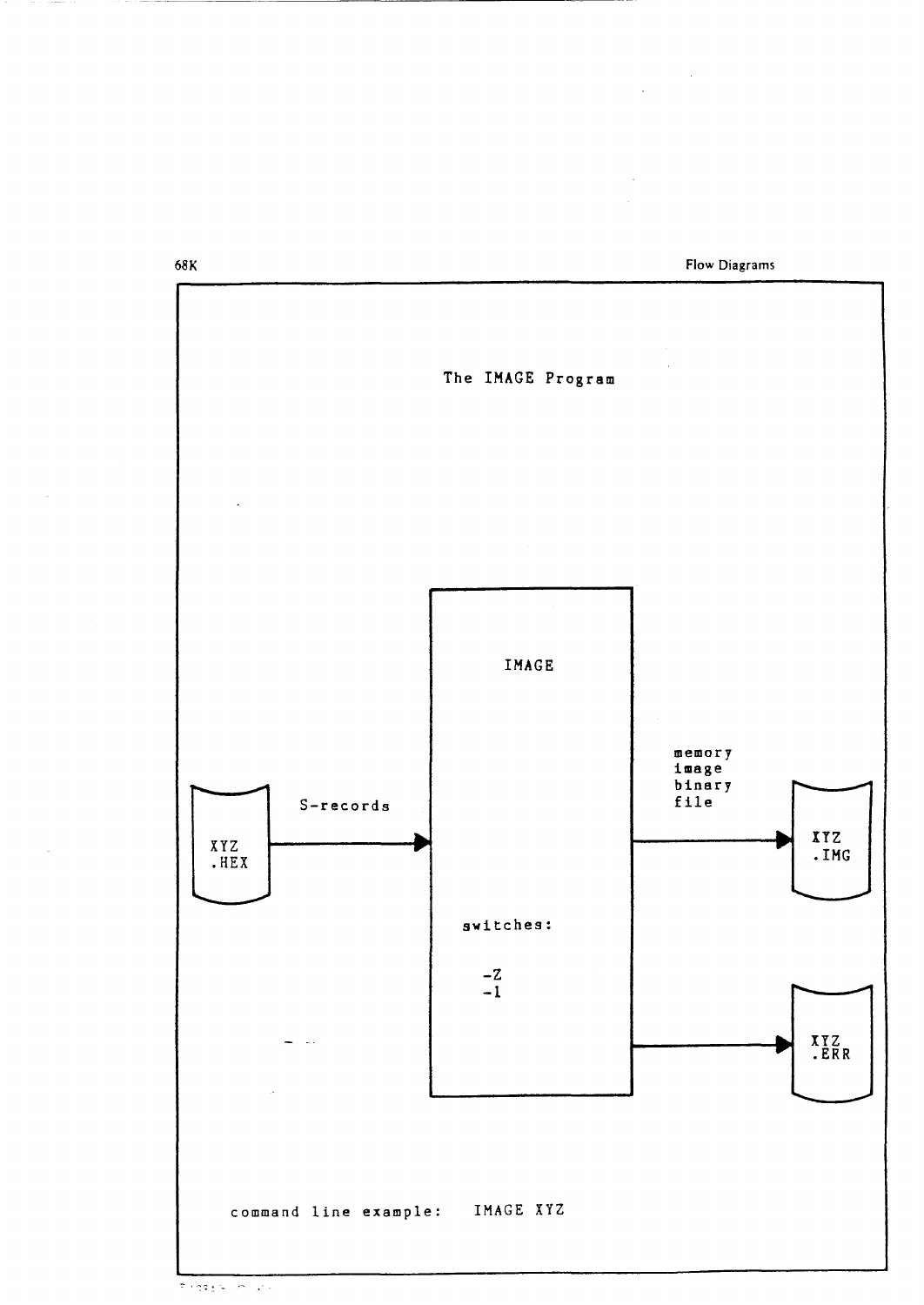Flow Diagrams



 $$1984$  by Quelo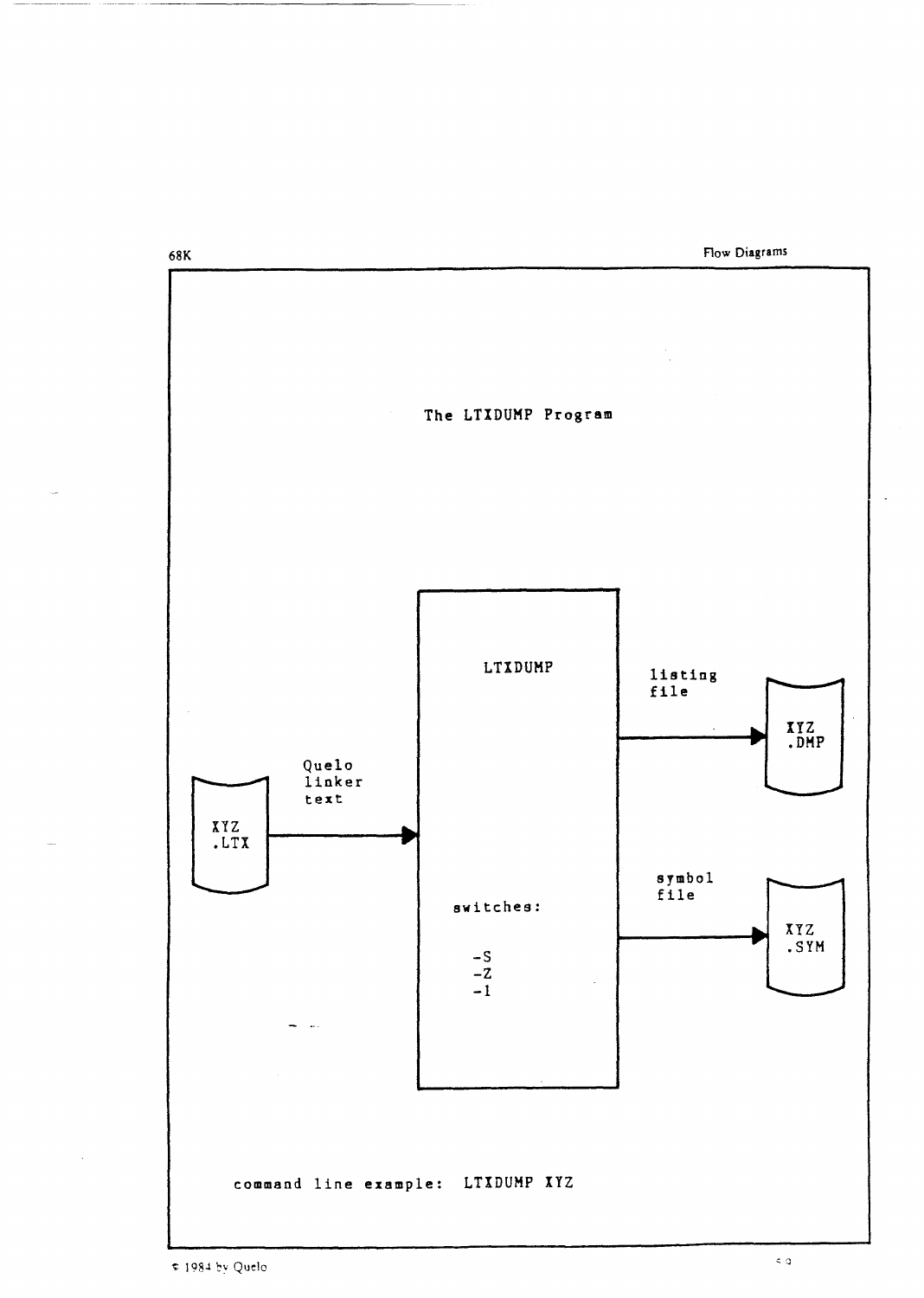# **APPENDIX A CP** *IM-68K* **Executable File Generation**

A link specification can be set up to generate header information for CP/M-68K executable files. As the linker only produces HEX output files, it will still be necessary to convert the HEX file into a binary image file by mesns of the IMAGE program.

The following link specification assumes that program segments are assembled under section 0, initialized data is assembled under section 1 and uninitialized data is placed in section 2. Note that neither the assembler nor the linker will complain if there is code generated for section 2. It is up to the user to make sure that the bss ares really has no initialized data.

| cpm. base equ \$400 |                                    |                   |                     |  |  |  |  |
|---------------------|------------------------------------|-------------------|---------------------|--|--|--|--|
|                     | cpm. tpa $equ$ cpm. base $+$ \$100 |                   |                     |  |  |  |  |
|                     |                                    |                   |                     |  |  |  |  |
| tseq                | equ                                | 0                 | text section number |  |  |  |  |
| dseq                | equ                                | ı                 | data section number |  |  |  |  |
| bss                 | equ                                | $\overline{2}$    | uninitialized data  |  |  |  |  |
|                     | org                                | cpm. tpa-S1c      |                     |  |  |  |  |
| header:             |                                    |                   |                     |  |  |  |  |
|                     | dc.w                               | \$601a            |                     |  |  |  |  |
|                     | dc. I                              | data.seg-text.seg |                     |  |  |  |  |
|                     | dc. 1                              | bss.seg-data.seg  |                     |  |  |  |  |
|                     | dc.1                               | prog.end-bss.seg  |                     |  |  |  |  |
|                     | dc.1                               | 0                 | no symbols          |  |  |  |  |
|                     | dc.1                               | 0                 | always zero         |  |  |  |  |
|                     | dc.1                               | <b>lext.seg</b>   | starting point      |  |  |  |  |
|                     | dc.w.                              | <b>SHTT</b>       | no relocation       |  |  |  |  |
| text.seg:           |                                    |                   |                     |  |  |  |  |
|                     | section tseg                       |                   |                     |  |  |  |  |
| data.seg:           |                                    |                   |                     |  |  |  |  |
|                     | section tseg                       |                   |                     |  |  |  |  |
| bss.seg:            |                                    |                   |                     |  |  |  |  |
|                     | section bss                        |                   |                     |  |  |  |  |
| prog.end:           |                                    |                   |                     |  |  |  |  |
|                     | end                                | lexl.seg          |                     |  |  |  |  |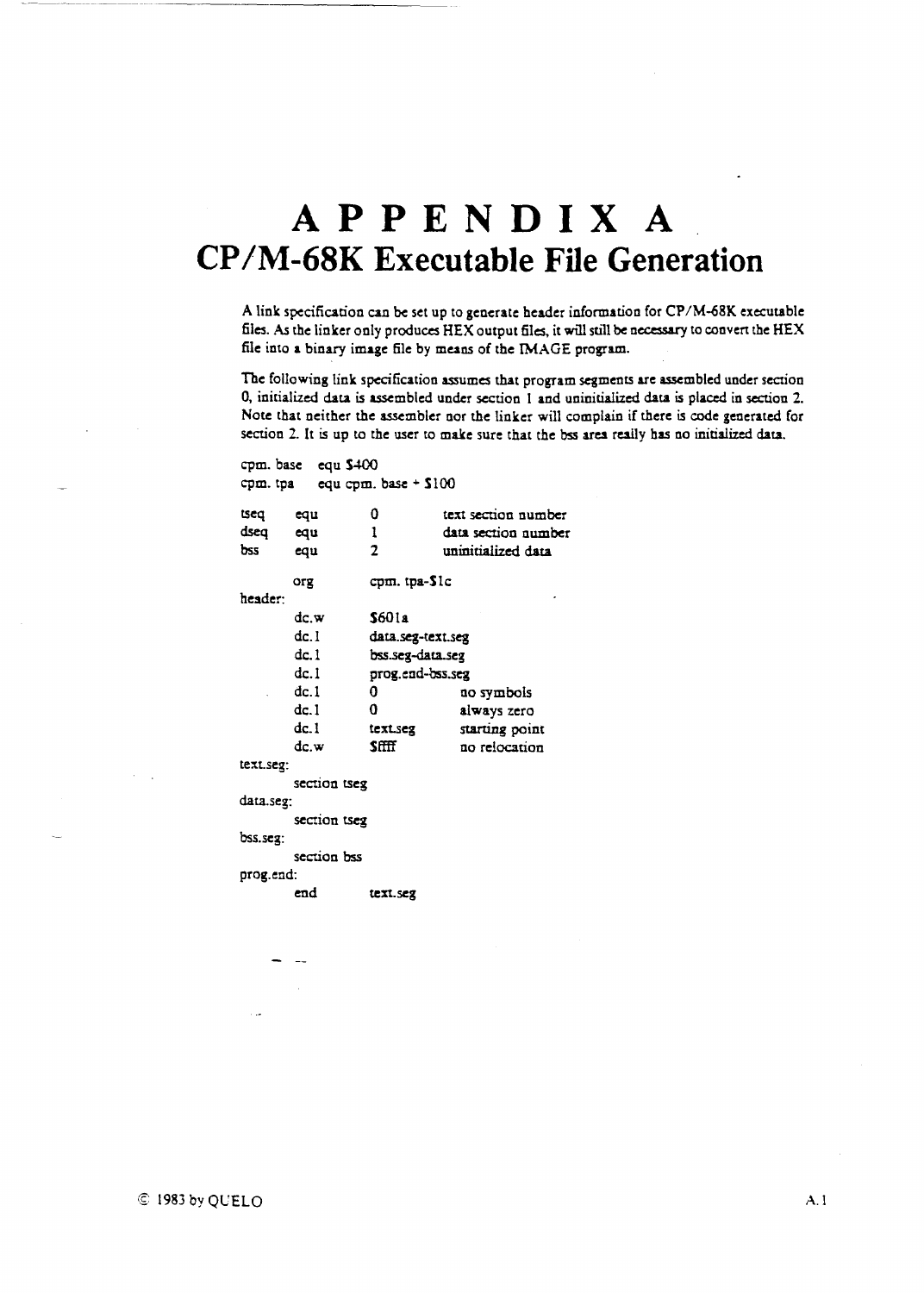# **APPENDIX E Error Messages Common To All Programs**

### Error Message Explanations:

#### Bad channel. (ABORT)

Please report this to Quelo. (all programs)

#### Disk write. (ABORT)

Probably means file or directory space is full. (all programs)

#### Invalid label.

Label contains invalid characters. (assembler and linker)

#### Label missing.

A label is required with the directive. (assembler and linker)

#### Label not permitted.

A label is not permitted with the directive. (assembler and linker)

#### Object header error. (ABORT)

A file being read as Quelo linker text does not begin with a valid header. Make sure the file specified by the linker LINK directive or the librarian ADD directive is really a linker text file. (linker and librarian)

# Parser fault. (ABORT)

Please report this to Quelo. (all programs)

#### Parser stack not empty.

Might be caused by syntax errors. especially when expressions are being processed. (macro pre-processor. assembler, linker)

#### Parser stack overflow.

Might be caused by attempting to assemble a very long string. (all programs)

#### QPL mismatch. (ABORT)

Please report this to Quelo. (all programs)

#### QPL re-entry. (ABORT)

Please report this to Quelo. (all programs)